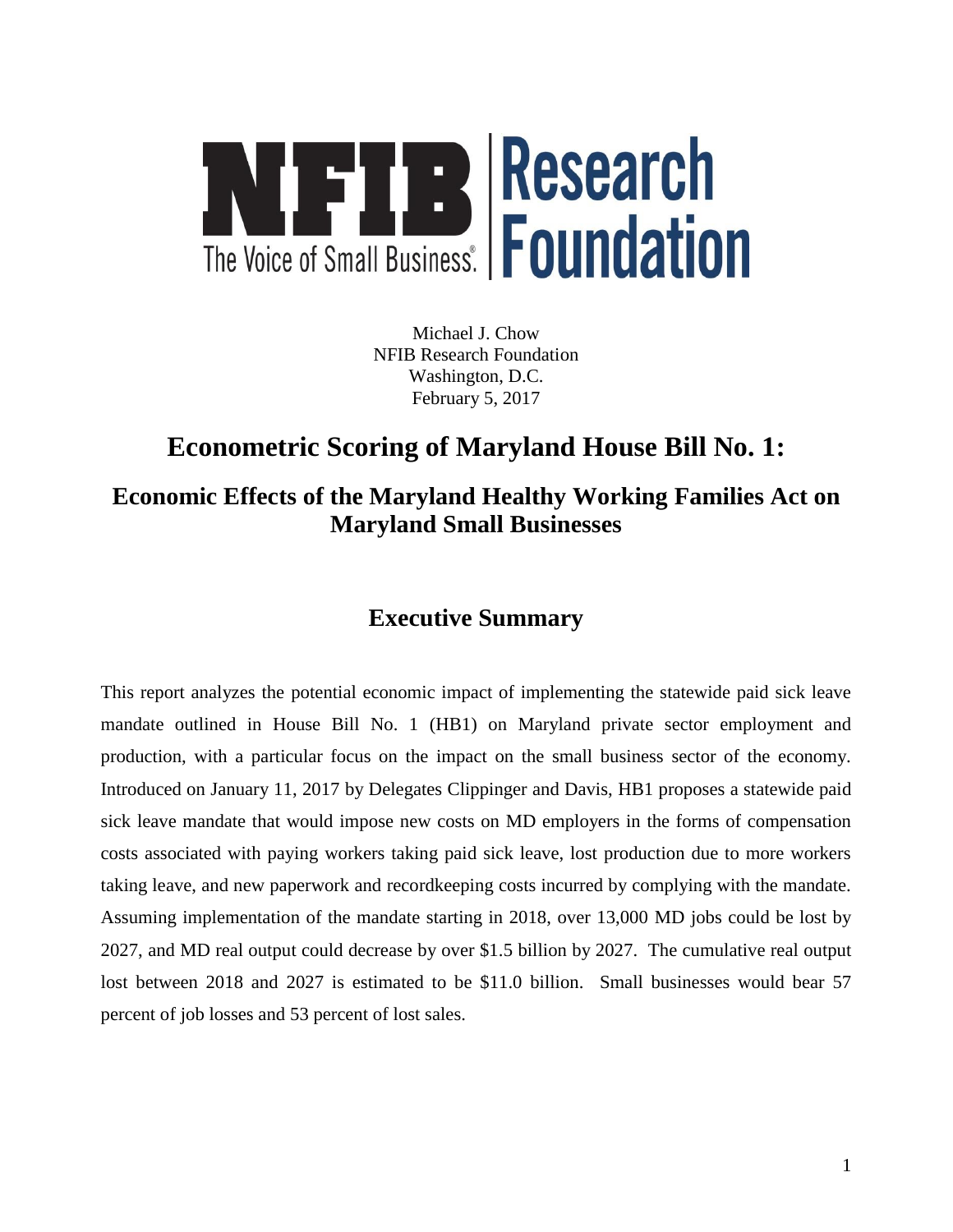#### **Introduction**

 $\overline{a}$ 

This report analyzes the potential economic impact of a proposed paid sick leave mandate on Maryland employers, workers, and economy. In Maryland, legislation has been introduced which, if passed, would establish a minimum time-off standard for paid sick leave by requiring Maryland businesses to allow their employees to earn no less than one hour of paid sick leave for every 30 hours worked.<sup>1</sup> The mandate would require employers to provide paid sick days for (a) the care and treatment of the employee's mental or physical illness, injury, or condition, (b) obtaining preventive medical care for the employee or employee's family member, (c) to care for a family member with a mental or physical illness, injury, or condition, or (d) deal with issues related to domestic violence, sexual assault or stalking committed against the employee or the employee's family member. In practice, the price of this new mandated entitlement would be new costs imposed on Maryland employers which would lead to reduced profitability, lost sales and production, and lost jobs.

Forecasting the economic impact of HB1 was done using the BSIM, a dynamic, multi-region model based on the Regional Economic Models, Inc. (REMI) structural economic forecasting and policy analysis model which integrates input-output, computable general equilibrium, econometric, and economic geography methodologies. The BSIM has the unique ability to forecast the economic impact of public policy and proposed legislation on different categories of U.S. businesses differentiated by employee-size-of-firm. Forecast variables include levels of private sector employment and real output. By comparing simulation results for scenarios which include proposed or yet-to-be-implemented policy changes with the model's baseline forecast, the BSIM is able to obtain estimates of how these policy changes might impact employer firms and their workers.

BSIM inputs in this study consist of (1) new employer costs generated by the proposed mandate and (2) new spending on healthcare-related goods and services due to an increase in paid sick leave taken by employees. Implementation of the paid sick leave mandate is assumed to occur on January 1, 2018 for firms with 15 or more employees. In accordance with the language contained in HB1, the paid sick leave mandate is assumed not to apply to firms with 14 employees or less, although these employers would be required to provide unpaid sick leave. The construction industry is also exempt from the mandate. Economic forecasts were generated by the BSIM for years 2018 through 2027, a ten-year window starting during the assumed year when newly-eligible employees first begin using paid sick leave. The simulation results suggest that if the statewide paid sick leave mandate such as the one outlined in HB1 was passed and implemented, over 13,000 MD jobs could be lost and MD real output could decrease by over \$1.5 billion by 2027. Small firms would bear 57 percent of the job losses and 53 percent of lost sales.

 $1$  The mandate would apply to employees regardless of whether they are full-time, part-time, temporary, or seasonal workers.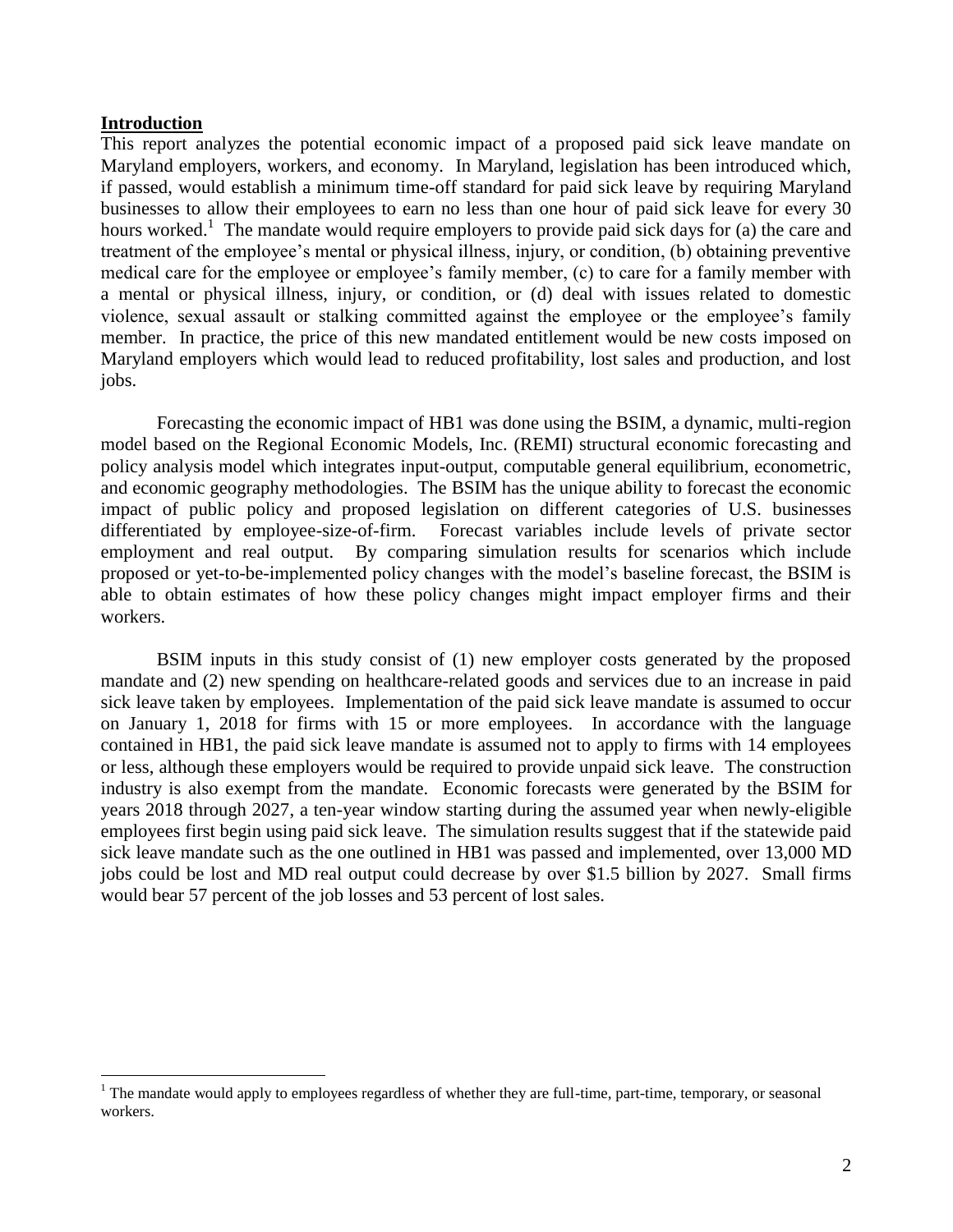#### **New Employer Costs Generated by a Paid Sick Leave Mandate**

A paid sick leave mandate modeled after the legislation introduced in the Maryland senate would impose three major costs on employers: compensation costs associated with paying more workers taking paid leave, lost production due to more workers taking leave, and new paperwork and recordkeeping costs incurred by complying with a paid leave mandate. These three costs, and our attempts to model them, are discussed in detail below.

### **A. Employee Compensation**

 $\overline{a}$ 

A major cost to employers from this legislation is a "compensation cost" in the form of compensation (both wages and benefits) transferred from employers to employees during their additional paid time off. According to bill language, the Maryland mandate would enable all eligible employees to earn no less than one hour of earned paid sick leave for every 30 hours worked. For this analysis, we assume that employees earn the minimum of one hour of paid sick leave for every 30 hours worked. Unused accrued paid sick days carry over to the following year of employment.

Employers are assumed to be required to compensate employees for earned sick leave at the same wage as employees normally earn during regular work hours.<sup>2</sup> Employees who work overtime on a regular basis are assumed to be compensated at their regular (non-overtime) rate of pay during days on which they take paid sick leave. The mandate applies to full-time, part-time, temporary, and seasonal employees. It should be noted that the legislation does not impose a formal "cap" on the maximum number of earned paid sick leave hours an employee can earn during a given calendar year, but the law does stipulate that an employer may not be required to allow and employee to earn more than 56 hours of earned sick leave in a year, nor may an employer be required to allow the use of more than 80 hours of earned sick leave per year (per employee). A typical private sector worker in Maryland newly eligible for paid sick leave is assumed to earn approximately 7.0 days in earned paid sick days each year assuming the mandate is implemented.<sup>3</sup>

The size of new employer compensation costs depends on the amount of additional paid time off that employees take, either for sick leave or to deal with the closure of their employees' place of business or their children's schools or places of care due to a public health emergency. This study assumes that employees with newfound access to paid sick leave will take an average of 5.2 paid sick days per year, or roughly 65 percent of their newly available paid sick leave time.<sup>4</sup> Workers already with access to paid sick leave are assumed to not change the amount of paid leave

 $2$  The term "wage" is used loosely here, as many workers do not earn "wages" in the strict sense, but are instead salaried employees. In this analysis, it is assumed that employers would also compensate employees with customarily earned non-wage benefits on a pro rata basis under the mandate in addition to compensation in the form of customarily earned wages or salary.

 $3(34.4$  hours worked per week) x (49 work weeks per year) x (1 earned paid sick leave hour per 30 hours worked) x (1 earned paid sick leave day per 8 earned paid sick leave hours) =7.02 earned paid sick leave days. 34.4 hours is the average number of hours worked per week by a private sector employee in Maryland in 2014.

 $4$  This assumption is based on statistics provided by the Institute for Women's Policy Research (IWPR). According to IWPR, workers covered by paid sick days policies "miss an average of 3.9 days of work per year for their own illness and injury (excluding maternity leave)" and "need 1.3 days of paid sick time per year to care for family members" (on average). See Hartmann, Heidi I., "The Healthy Families Act: Impacts on Workers, Businesses, the Economy, and Public Health," Testimony before the U.S. Senate Committee on Health, Education, Labor, and Pensions, February 13, 2007.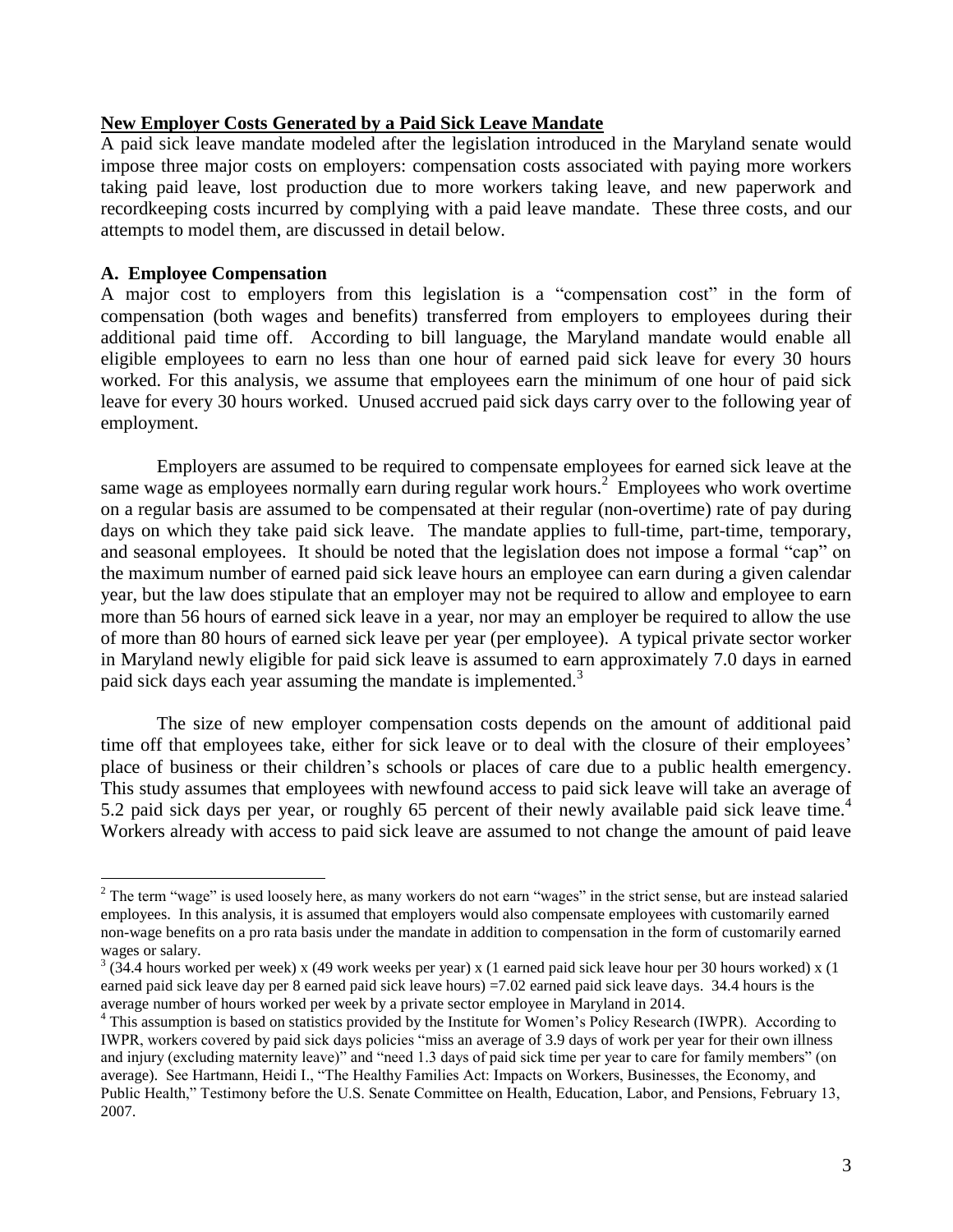they take after the mandate is implemented. The paid sick leave these workers have access to is also assumed to be sufficiently generous that it satisfies the mandate's requirements.

Compensation cost estimates were calculated using data and assumptions regarding [1] the number of MD employees newly eligible for paid sick leave, [2] the quantity of additional paid sick leave taken by employees if the mandate passes, and [3] the current compensation of these employees. To estimate [1], industry-level estimates of the percentage of workers without paid sick leave were multiplied by the number of workers in those industries. This calculation produces an estimate of the number of MD employees with no paid sick days—the potential set of employees newly eligible for paid sick leave if the mandate were implemented. The percent estimates of MD workers currently ineligible for paid sick leave were derived from employee coverage rates for paid sick leave published by the Institute for Women's Policy Research (IWPR) and the Bureau of Labor Statistics. Industry-level data on the number of MD private sector employees were obtained from the Census Bureau. These figures are shown in **Table 1** along with the calculated estimates for the number of MD employees currently without paid sick days, by industry (right-most column).

The BSIM has a unique capacity among forecasting models to generate results for specific employee-size-of-firm categories. This ability allows for a finer analysis of policy impacts on small firms than other forecasting tools. To produce employee-size-of-firm-specific outputs, the BSIM requires that inputs also be firm-size specific. The estimates of MD employees without paid sick leave in Table 1 therefore need to be allocated to a pre-defined set of firm-size categories.

| able 1. Ebeniarea Fannoel of the Employees while at the blen $\mathbf{p}_0$ of the most |                                |                         |                              |                             |  |  |  |
|-----------------------------------------------------------------------------------------|--------------------------------|-------------------------|------------------------------|-----------------------------|--|--|--|
|                                                                                         |                                | Percent of              |                              | <b>Estimated Number of</b>  |  |  |  |
| <b>NAICS</b>                                                                            |                                | <b>Workers without</b>  | <b>Number of MD</b>          | <b>MD Employees without</b> |  |  |  |
| <b>Industry</b>                                                                         |                                | <b>Paid Sick Days</b>   | <b>Employees</b> , by        | Paid Sick Days, by          |  |  |  |
| Code                                                                                    | <b>Private Sector Industry</b> | Nationally <sup>5</sup> | <b>Industry</b> <sup>6</sup> | <b>Industry</b>             |  |  |  |
| 11                                                                                      | Agriculture                    | 58                      | 1,267                        | 735                         |  |  |  |
| 21                                                                                      | Mining                         | 58                      | 1,098                        | 637                         |  |  |  |
| 22                                                                                      | <b>Utilities</b>               | 8                       | 9,687                        | 775                         |  |  |  |
| 23                                                                                      | Construction                   | 53                      | 144,248                      | 76,451                      |  |  |  |
| 31-33                                                                                   | Manufacturing                  | 30                      | 96,939                       | 29,082                      |  |  |  |
| 42                                                                                      | <b>Wholesale Trade</b>         | 23                      | 87,035                       | 20,018                      |  |  |  |
| 44-45                                                                                   | Retail Trade                   | 42                      | 291,866                      | 122,584                     |  |  |  |
| 48-49                                                                                   | Transportation/Warehousing     | 26                      | 66,051                       | 17,173                      |  |  |  |
| 51                                                                                      | Information                    | 8                       | 54,379                       | 4,350                       |  |  |  |
| 52                                                                                      | Finance and Insurance          | 9                       | 99,391                       | 8,945                       |  |  |  |
| 53                                                                                      | <b>Real Estate</b>             | 19                      | 43,658                       | 8,295                       |  |  |  |
|                                                                                         | Prof., Scientific, & Tech.     |                         |                              |                             |  |  |  |
| 54                                                                                      | <b>Services</b>                | 20                      | 280,028                      | 56,006                      |  |  |  |
| 55                                                                                      | Management                     | 18                      | 51,881                       | 9,339                       |  |  |  |
|                                                                                         | Admin., Support, Waste         |                         |                              |                             |  |  |  |
| 56                                                                                      | Man., & Rem. Services          | 58                      | 180,658                      | 104,782                     |  |  |  |
| 61                                                                                      | Education                      | 25                      | 81,421                       | 20,355                      |  |  |  |

**Table 1: Estimated Number of MD Employees without Paid Sick Days, by Industry**

<sup>5</sup> BLS 2016 National Compensation Survey.

<sup>&</sup>lt;sup>6</sup> Estimates of the number of MD employees by industry are taken from the Census Bureau's 2012 Statistics of U.S. Businesses dataset.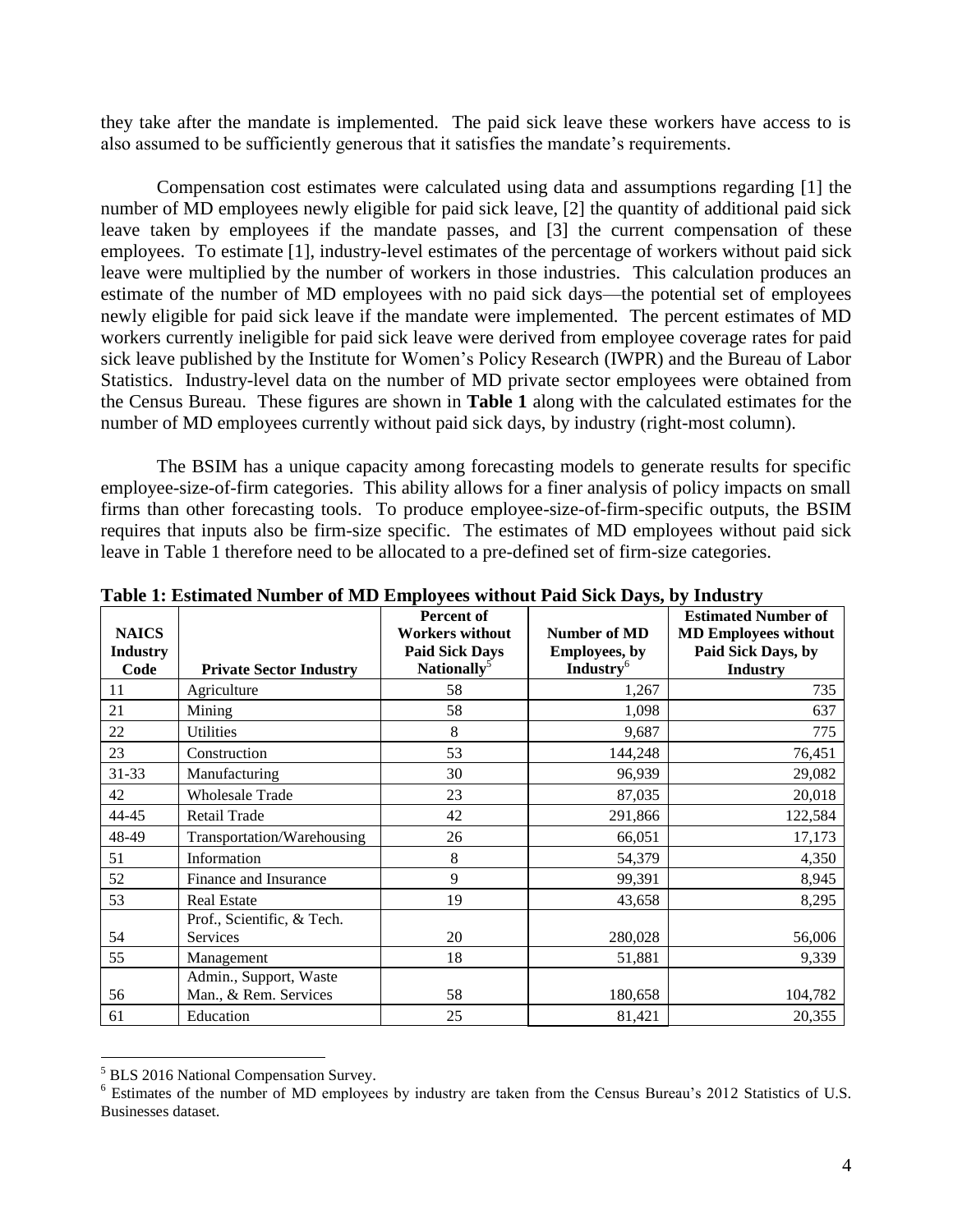| 62 | Healthcare and Social Assist. | 27 | 360,751   | 97,403  |
|----|-------------------------------|----|-----------|---------|
|    | Arts, Entertain., &           |    |           |         |
|    | Recreation                    | 66 | 40,796    | 26,925  |
|    | Accommodation and Food        |    |           |         |
| 72 | Serv.                         | 69 | 212,153   | 146,386 |
| 81 | <b>Other Services</b>         | 43 | 113,241   | 48,694  |
|    | All Industries                | 36 | 2,216,548 | 798,199 |

The approach taken in this study was to distribute the estimates of MD employees currently ineligible for paid sick leave according to the present firm-size distribution of MD employees. To illustrate this process, consider the case of the retail industry where an estimated 122,584 MD retail employees are ineligible for paid sick leave. **Table 2.A** gives Census Bureau data on the distribution of MD employees working retail across firm-size groups. Multiplying the estimated number of MD retail workers without paid sick leave, 122,584, by the percentage shares for the firm-size categories in Table 2.A yields an estimated distribution of retail employees without paid sick leave across firm-size categories (**Table 2.B**). This process was repeated for most 2-digit NAICS industry categories to obtain a matrix of estimated MD employees without paid sick leave by firm-size category and major industry (**Table 2.C**), completing the estimation of [1].

## **Table 2.A: Distribution of MD Retail Employees, 2014**

|                         |                                               | No. of Employees per Firm |        |        |        |           |         |  |
|-------------------------|-----------------------------------------------|---------------------------|--------|--------|--------|-----------|---------|--|
|                         | <b>All Retail Employees</b>                   | 1-4                       | 5-9    | 10-19  | 20-99  | 100-499   | $500+$  |  |
| <b>No. of Employees</b> | 291.866                                       | .566                      | 15.542 | 16.620 | 28.386 | 23.661    | 196.091 |  |
| % of Employees          | 100.00%                                       | .96%                      | 5.33%  | .69%   | 9.73%  | 8.<br>11% | 67.19%  |  |
| $\sim$<br>$\sim$        | $2 - 2 - 2$<br>$\sim$ $\sim$ $\sim$<br>$\sim$ |                           |        |        |        |           |         |  |

Source: Census Bureau, Statistics of U.S. Businesses

#### **Table 2.B: Estimated Distribution of MD Retail Employees without Paid Sick Leave**

|                  | <b>All Retail Employees without</b> | No. of Employees per Firm |       |       |       |         |        |
|------------------|-------------------------------------|---------------------------|-------|-------|-------|---------|--------|
|                  | <b>Paid Sick Leave</b>              | 1-4                       | 5-9   | 10-19 | 20-99 | 100-499 | $500+$ |
| No. of           |                                     |                           |       |       |       |         |        |
| <b>Employees</b> | 76.451                              | 3.030                     | 4.071 | 4.353 | 7.435 | 6.198   | 51,364 |
| $%$ of           |                                     |                           |       |       |       |         |        |
| <b>Employees</b> | 100.00%                             | 3.96%                     | 5.33% | 5.69% | 9.73% | 8.11%   | 67.19% |

## **Table 2.C: Estimated Number of MD Employees without Paid Sick Leave, by Firm Size and Industry**

|                            | <b>No. of Employees per Firm</b> |          |          |          |          |        |  |
|----------------------------|----------------------------------|----------|----------|----------|----------|--------|--|
| Industry                   | 1-4                              | $5-9$    | $10-19$  | 20-99    | 100-499  | $500+$ |  |
| Agriculture                | 0                                | $\theta$ | 60       | 158      | $\theta$ | 276    |  |
| Mining                     | 0                                | 45       | $\theta$ | 211      | 0        | 274    |  |
| <b>Utilities</b>           | 0                                | 0        | $\theta$ | $\theta$ | 45       | 723    |  |
| Construction               | 7,328                            | 7,436    | 9,625    | 25,436   | 15.452   | 11,175 |  |
| Manufacturing              | 660                              | 918      | 1,541    | 5,332    | 5,251    | 15,380 |  |
| <b>Wholesale Trade</b>     | 872                              | 1.014    | 1,520    | 4.424    | 4,009    | 8,178  |  |
| <b>Retail Trade</b>        | 4,858                            | 6.528    | 6,980    | 11,922   | 9,938    | 82,358 |  |
| Transportation/Warehousing | 659                              | 693      | 1.049    | 2,503    | 1,501    | 10.768 |  |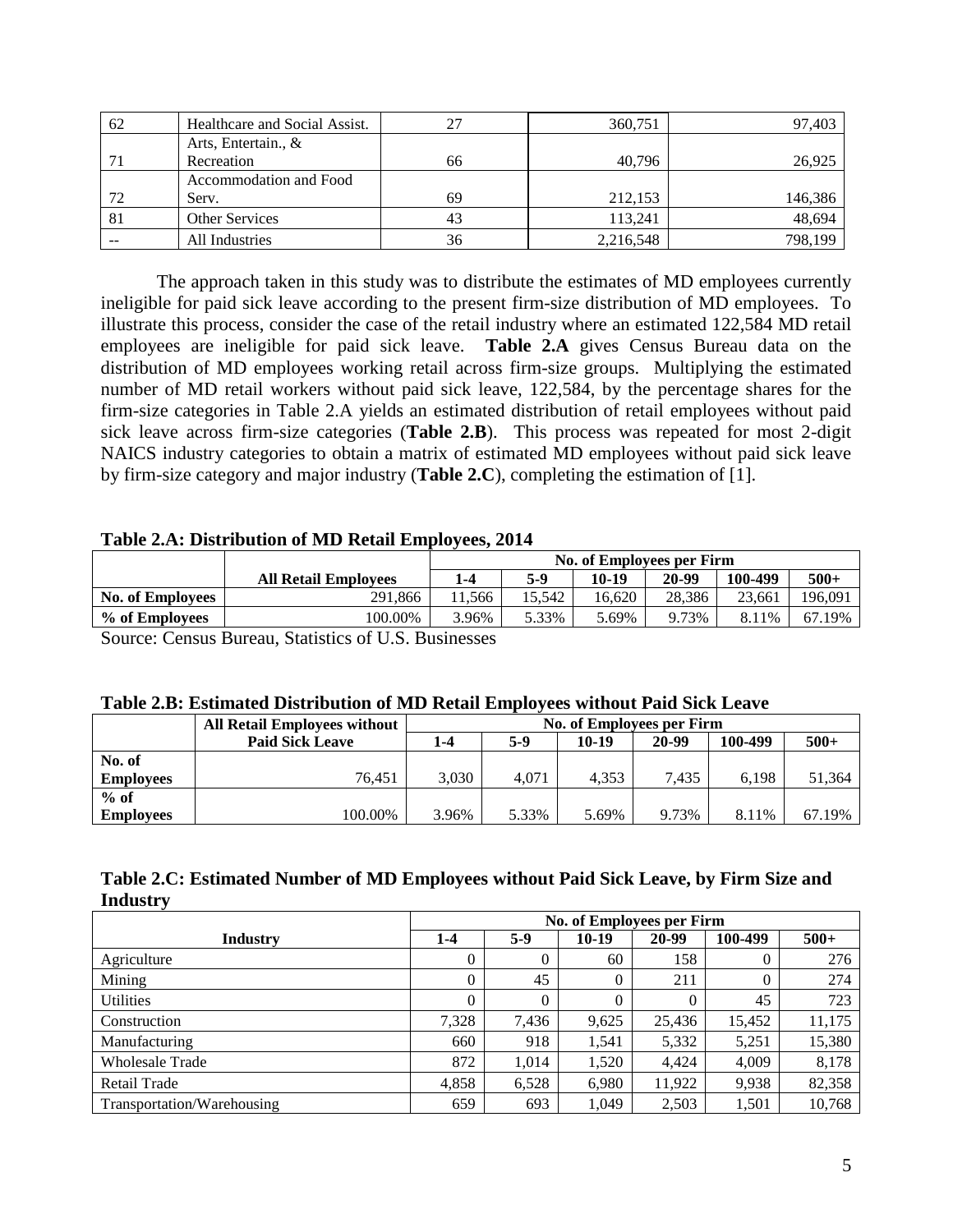| Information                                  | 86       | 83       | 128    | 446    | 564    | 3,043  |
|----------------------------------------------|----------|----------|--------|--------|--------|--------|
| Finance and Insurance                        | 406      | 369      | 327    | 801    | 1,229  | 5,812  |
| <b>Real Estate</b>                           | 853      | 589      | 596    | 1,574  | 1,694  | 2,989  |
| Prof., Scientific, & Tech. Services          | 3,601    | 2.968    | 3,648  | 9,824  | 8,817  | 27,148 |
| Management                                   | $\theta$ | $\Omega$ | 19     | 264    | 1,098  | 7,942  |
| Admin., Support, Waste Man., & Rem. Services | 3,624    | 3,942    | 5,425  | 18,207 | 18,314 | 55,270 |
| Education                                    | 363      | 493      | 800    | 3,200  | 4,024  | 11,476 |
| Healthcare and Social Assist.                | 3,190    | 4.929    | 5,863  | 12.968 | 17.848 | 52,605 |
| Arts, Entertain., & Recreation               | 928      | 1,106    | 1,798  | 7,038  | 5,459  | 0      |
| Accommodation and Food Serv.                 | 4.379    | 7.593    | 14,128 | 48.960 | 16.205 | 55,119 |
| <b>Other Services</b>                        | 6,338    | 7,051    | 7,893  | 14.869 | 5,968  | 6,575  |

Regarding [2], the quantity of additional paid leave taken under the mandate will be the sum of additional time off taken by newly eligible workers either for traditional family and medical leave reasons or for closure of newly eligible employees' workplaces or the schools or places of care of these employees' children. As mentioned above, employees newly-eligible for paid sick leave are assumed to avail themselves of 5.2 days of paid sick leave per calendar year.

Finally, estimates for [3], employee compensation, were derived using industry-level data on the average workweek lengths of employees and average hourly earnings<sup>7</sup> or wages of employees. Data on average workweek lengths of employees come from the Bureau of Labor Statistics' Current Employment Statistics database, as do data on average hourly earnings or wages for employees. The BLS workweek length and earnings/wage data are given in columns (A) and (B) in **Table 3**. This study assumes that a typical workweek consists of 40 hours and that any time worked during a given week in excess of 40 hours constitutes overtime. It is assumed that workers taking paid leave under the mandate would earn regular, and not overtime, pay. The hourly earnings/wage rates for manufacturing therefore had to be adjusted downward to obtain estimated rates of regular pay for that industry (not shown).<sup>8</sup> The values in columns (C) are the estimated earnings/wage cost per employee per year for 5.2 work days, obtained by multiplying the respective hourly earnings/wage rates for regular pay by the average number of hours worked per day multiplied accordingly by 5.2 days.

The BSIM requires inputs to be provided for individual firm-size categories. This was achieved for most industries by multiplying the earnings/wage costs in column (C) by the industryby-firm-size matrix of estimated numbers of MD employees without paid sick leave (Table 2.C). The results are industry-by-firm-size matrices of new compensation costs to employers for providing paid sick leave under the mandate (**Table 4**). These compensation costs are based on the latest data available and are assumed to apply for the year 2017. The reader should note that the

 $7$  Average hourly earnings reported by BLS reflect the actual return to a worker for a stated period and are different from wage rates, which are the amounts stipulated for given units of work or time. BLS earnings do not measure the level of total labor costs on the part of employers since they exclude items like benefits, irregular bonuses, retroactive items, and the employer's share of payroll taxes.

<sup>&</sup>lt;sup>8</sup> For industries where the average workweek length exceeded 40 hours, non-overtime hourly earnings/wages were imputed for use in calculating compensation costs due to the paid sick leave mandate. Overtime pay was assumed to equal 1.5 times regular pay for the relevant industries. Non-overtime earnings/wages were estimated using the equation: Average Weekly Earnings/Wages = (40 Hours) x (Non-Overtime Earnings/Wage Rate) + (Avg. Workweek Length in Hours – 40) x (Overtime Earnings/Wage Rate).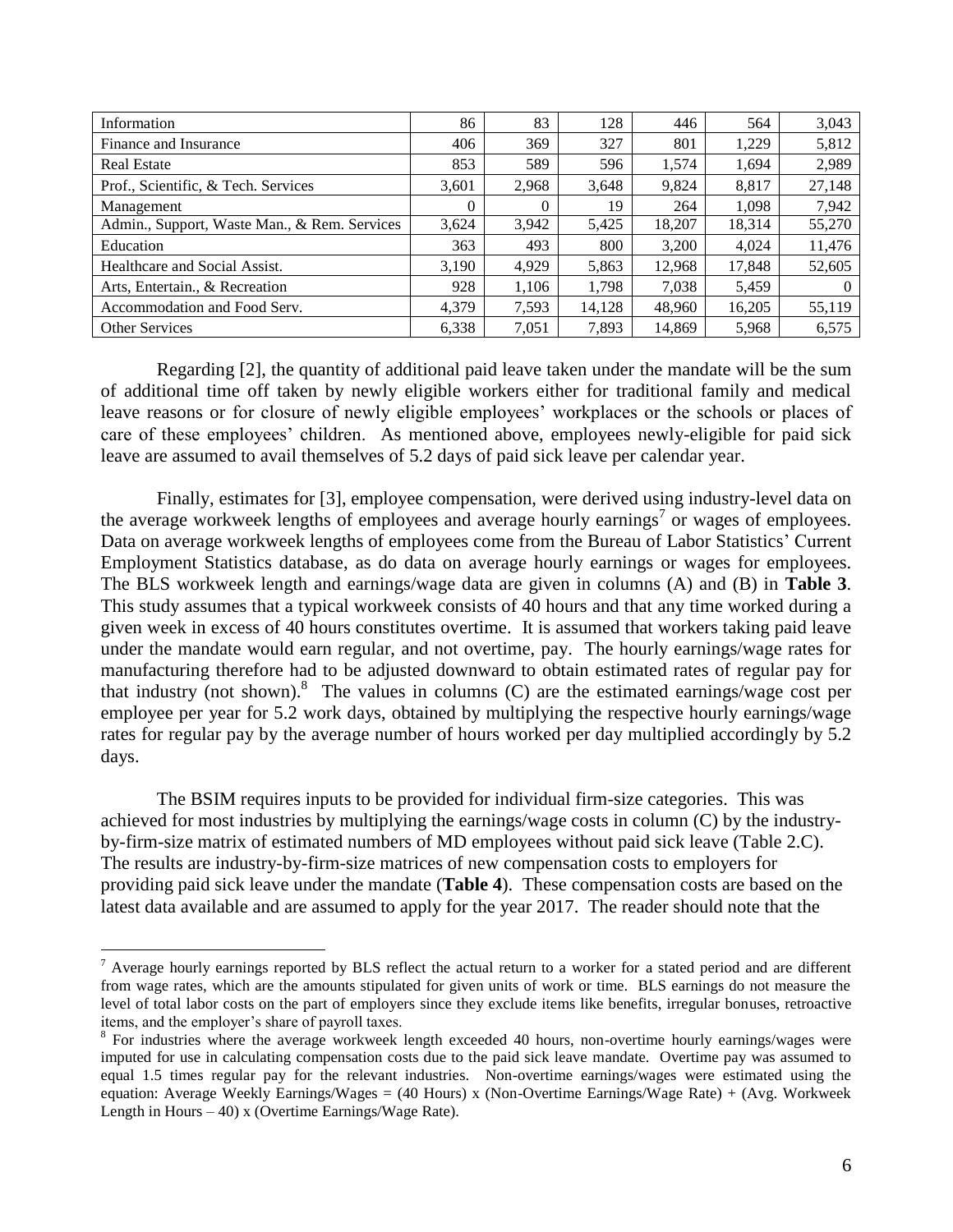absence of new costs to firms with fewer than 10 employees is due to the mandate's business size exemption.

| <b>Industry</b>                                 | <del>o</del> 7 de maio 1999 e 1999 e 1999 e 1999 e 1999 e 1999 e 1999 e 1999 e 1999 e 1999 e 1999 e 1999 e 1999 e 1999 e<br>Avg. # Hrs. Worked<br>per Week<br>(A) | ு⊿<br>Avg. Hourly<br><b>Earnings/Wages</b><br>(B) | Earnings/Wages per<br><b>Employee for 5.2 Work Days</b><br>(C) |
|-------------------------------------------------|-------------------------------------------------------------------------------------------------------------------------------------------------------------------|---------------------------------------------------|----------------------------------------------------------------|
| Agriculture                                     | 34.3                                                                                                                                                              | \$27.32                                           | \$973.26                                                       |
| Mining                                          | 44.3                                                                                                                                                              | \$44.28                                           | \$1,756.45                                                     |
| <b>Utilities</b>                                | 33.5                                                                                                                                                              | \$22.34                                           | \$777.52                                                       |
| Construction <sup>10</sup>                      | 39.1                                                                                                                                                              | \$39.09                                           | \$0.00                                                         |
| Manufacturing                                   | 40.8                                                                                                                                                              | \$25.70                                           | \$1,059.54                                                     |
| <b>Wholesale Trade</b>                          | 33.5                                                                                                                                                              | \$22.34                                           | \$777.52                                                       |
| Retail Trade                                    | 33.5                                                                                                                                                              | \$22.34                                           | \$777.52                                                       |
| Transportation/<br>Warehousing                  | 33.5                                                                                                                                                              | \$22.34                                           | \$777.52                                                       |
| Information                                     | 36.2                                                                                                                                                              | \$36.28                                           | \$1,262.56                                                     |
| Finance and Insurance                           | 37.9                                                                                                                                                              | \$35.75                                           | \$1,409.81                                                     |
| <b>Real Estate</b>                              | 37.9                                                                                                                                                              | \$35.75                                           | \$1,409.81                                                     |
| Prof., Scientific, & Tech.                      |                                                                                                                                                                   |                                                   |                                                                |
| Services                                        | 35.7                                                                                                                                                              | \$33.86                                           | \$1,258.59                                                     |
| Management                                      | 35.7                                                                                                                                                              | \$33.86                                           | \$1,258.59                                                     |
| Admin., Support, Waste<br>Man., & Rem. Services | 35.7                                                                                                                                                              | \$33.86                                           | \$1,258.59                                                     |
| Education                                       | 32.9                                                                                                                                                              | \$25.76                                           | \$881.49                                                       |
| Healthcare and Social<br>Assist.                | 32.9                                                                                                                                                              | \$25.76                                           | \$881.49                                                       |
| Arts, Entertain., &<br>Recreation               | 26.6                                                                                                                                                              | \$15.21                                           | \$420.35                                                       |
| Accommodation and Food<br>Serv.                 | 26.6                                                                                                                                                              | \$15.21                                           | \$420.35                                                       |
| Other Services                                  | 33.0                                                                                                                                                              | \$26.52                                           | \$910.91                                                       |

**Table 3: Estimated Earnings, Wages, and Hours Worked by MD Employees, by Industry**<sup>9</sup>

| Table 4: Estimated Earnings and Wages Paid by Firms to Employees Newly Eligible for Paid |  |  |
|------------------------------------------------------------------------------------------|--|--|
| Sick Leave, Year 2018                                                                    |  |  |

|                        | No. of Employees per Firm |       |             |             |             |              |  |  |  |
|------------------------|---------------------------|-------|-------------|-------------|-------------|--------------|--|--|--|
| <b>Industry</b>        | 1-4                       | $5-9$ | 10-19       | 20-99       | 100-499     | $500+$       |  |  |  |
| Agriculture            | \$0                       | \$0   | \$25,126    | \$154,105   | \$0         | \$268,697    |  |  |  |
| Mining                 | \$0                       | \$0   | \$0         | \$369,802   | \$0         | \$481,863    |  |  |  |
| <b>Utilities</b>       | \$0                       | \$0   | \$0         | \$0         | \$35,144    | \$561,993    |  |  |  |
| Construction           | \$0                       | \$0   | \$0         | \$0         | \$0         | \$0          |  |  |  |
| Manufacturing          | \$0                       | \$0   | \$698,862   | \$5,649,377 | \$5,563,236 | \$16,295,558 |  |  |  |
| <b>Wholesale Trade</b> | \$0                       | \$0   | \$505,923   | \$3,439,976 | \$3,116,830 | \$6,358,840  |  |  |  |
| <b>Retail Trade</b>    | \$0                       | \$0   | \$2,322,926 | \$9,269,712 | \$7,726,720 | \$64,035,340 |  |  |  |

 $\overline{a}$ <sup>9</sup> All dollar values in Table 3 represent or are derived from 2016 earnings data taken from the Bureau of Labor Statistics' Current Employment Statistics (CES) dataset. When available, MD-specific earnings data were used. In the absence of MD-specific earnings data, national-level data were used.

 $10$  The construction industry is exempt from the mandate.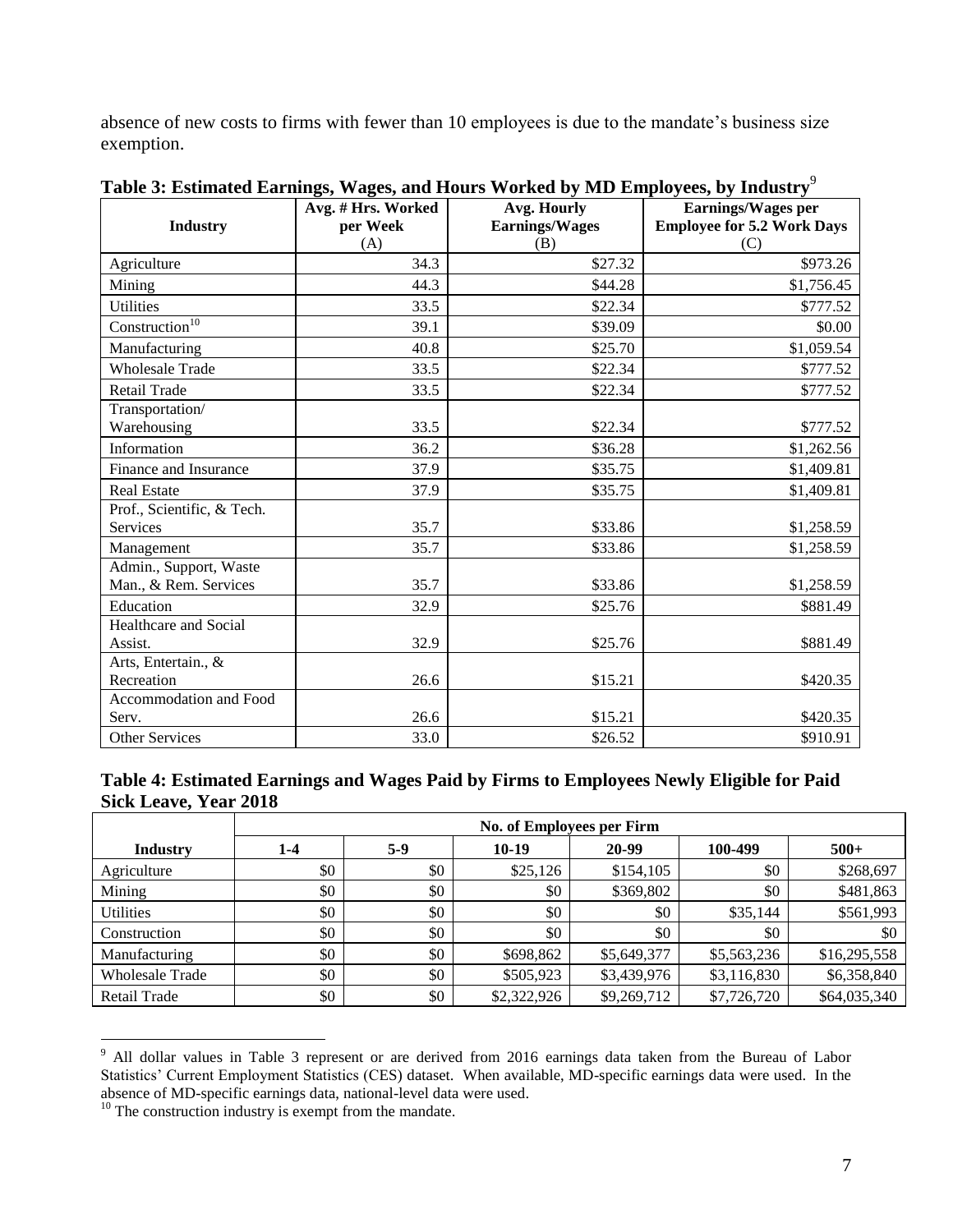| Transportation/      |     |     |             |              |              |              |
|----------------------|-----|-----|-------------|--------------|--------------|--------------|
| Warehousing          | \$0 | \$0 | \$349,204   | \$1,945,951  | \$1,167,045  | \$8,372,483  |
| Information          | \$0 | \$0 | \$69,298    | \$563,507    | \$711,480    | \$3,842,132  |
| Finance and          |     |     |             |              |              |              |
| Insurance            | \$0 | \$0 | \$197,564   | \$1,129,636  | \$1,732,710  | \$8,193,956  |
| <b>Real Estate</b>   | \$0 | \$0 | \$359,527   | \$2,218,980  | \$2,388,002  | \$4,213,223  |
| Prof., Scientific, & |     |     |             |              |              |              |
| Tech. Services       | \$0 | \$0 | \$1,965,086 | \$12,364,140 | \$11,096,991 | \$34,168,211 |
| Management           | \$0 | \$0 | \$10,181    | \$331,890    | \$1,382,385  | \$9,995,674  |
| Admin., Support,     |     |     |             |              |              |              |
| Waste Man., &        |     |     |             |              |              |              |
| Rem. Services        | \$0 | \$0 | \$2,922,483 | \$22,915,608 | \$23,049,195 | \$69,562,214 |
| Education            | \$0 | \$0 | \$301,915   | \$2,820,767  | \$3,546,674  | \$10,115,976 |
| Healthcare and       |     |     |             |              |              |              |
| Social Assist.       | \$0 | \$0 | \$2,211,888 | \$11,431,247 | \$15,733,137 | \$46,370,448 |
| Arts, Entertain., &  |     |     |             |              |              |              |
| Recreation           | \$0 | \$0 | \$323,449   | \$2,958,253  | \$2,294,637  | \$0          |
| Accommodation        |     |     |             |              |              |              |
| and Food Serv.       | \$0 | \$0 | \$2,541,842 | \$20,580,521 | \$6,811,930  | \$23,169,437 |
| Other Services       | \$0 | \$0 | \$3,077,106 | \$13,544,353 | \$5,436,699  | \$5,988,986  |

The reader will note that the compensation figures given in Table 4 do not represent the total labor cost to employers generated by the paid sick leave mandate (see footnote 7). Significant additional costs include employee benefits and payroll taxes paid by employers for employees newly taking sick leave. To estimate the true labor cost to employers, the figures in Table 4 must be adjusted to account for these factors.

The incorporation of employee benefits into the model was achieved by adjusting the compensation figures in Table 4 upward by a percentage based on the ratios of benefits and wages/salary to total compensation. This adjustment was performed on an industry-by-industry basis. For example, the Bureau of Economic Analysis reports that in 2015, average compensation per private sector employee working in manufacturing totaled \$81,289. Of this figure, \$65,405 was due to wage and salary accruals. The balance of \$15,844 consists of non-cash benefits and other wage and salary supplements, including the employer's share of payroll taxes. In general, an employer's share of payroll taxes equals 7.65 percent of employee wages and salary. Of this 7.65 percent, 6.2 percentage points are intended to help fund old age, survivors, and disability insurance, and 1.45 percentage points go toward helping to pay for Medicare hospital insurance. Subtracting the employer's share of payroll taxes from the balance of \$15,844 therefore yields an estimate of the share of employee compensation represented by non-cash compensation for manufacturing employees, roughly 17.9 percent of total employee compensation.<sup>11</sup>

 $11$  The balance of \$15,844 includes the employer's share of payroll taxes. Under current law, the employer's share of payroll taxes is 7.65 percent of employee wage and salary. On average, this amounts to 0.0765 x \$65,405, or \$5,003 per manufacturing employee. Subtracting this figure from estimated wage and salary supplements yields \$10,840, roughly 17.9 percent of reported per-employee compensation (not including the employer's share of payroll taxes).

Note that the subtraction of the employer's share of payroll taxes here is done solely to calculate the ratio of noncash compensation received directly by employees to total compensation received directly by the employee. Payroll taxes are not ignored as an employer cost in this analysis and are introduced at a later stage of the modeling process.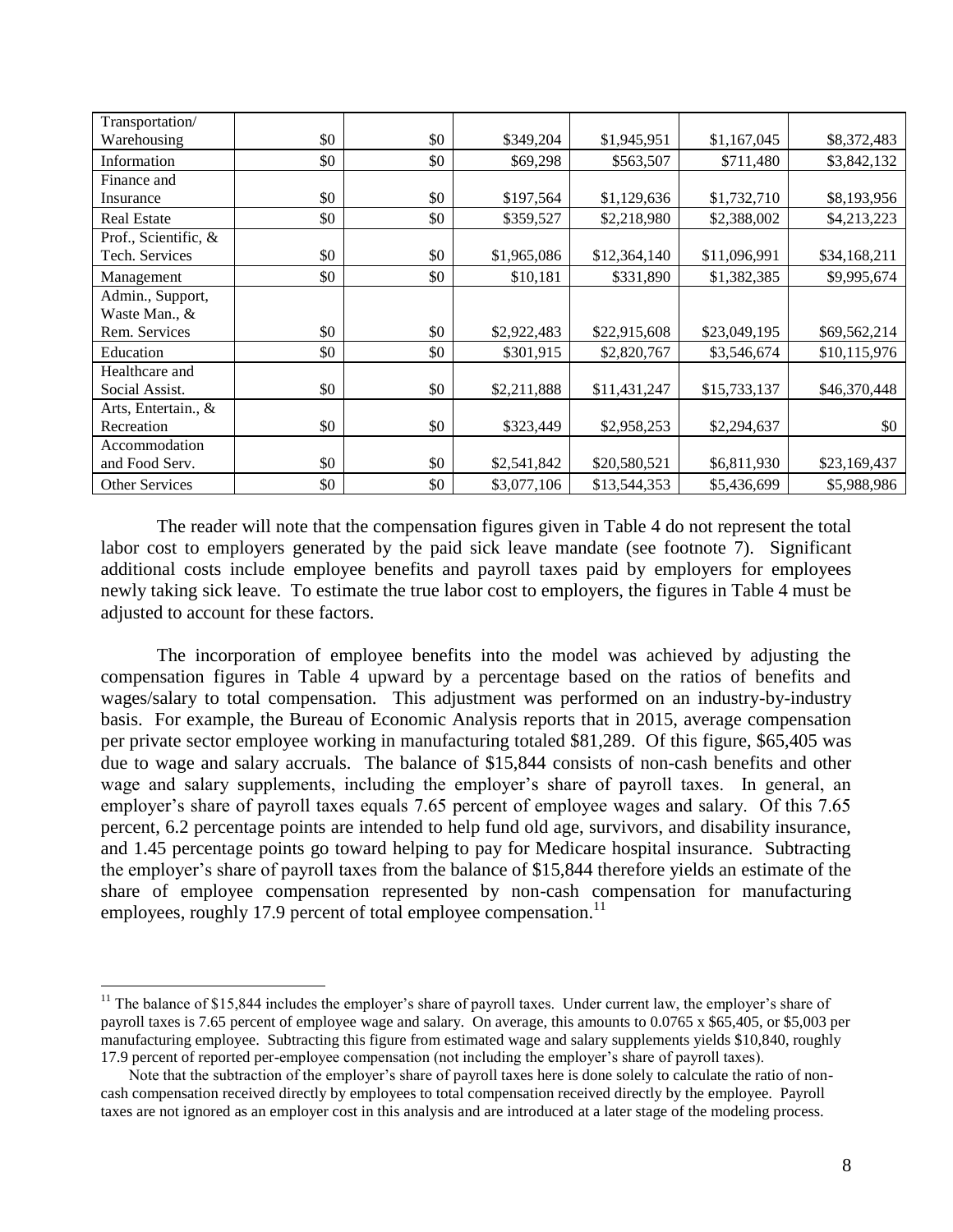This share is likely to vary by firm size, given the comparative ease with which large firms can provide non-cash benefits to their employees due to greater financial resources and cost savings achieved through greater purchasing power. In contrast, smaller firms are less able to afford noncash benefits like health insurance for their workers. For this reason, the percentage share of employee compensation represented by benefits was assumed to vary with the number of workers per firm, with the percentage share represented by benefits being smaller at small firms and larger at large firms.<sup>12</sup> In accordance with this assumption, the cash compensation figures in Table 4 were adjusted by degrees varying by firm size to reflect the costs of non-cash employee compensation to employers. The resulting adjusted compensation cost figures which include both cash and non-cash compensation are given in **Table 5**.

|                                                 | No. of Employees per Firm |       |             |              |              |              |  |  |
|-------------------------------------------------|---------------------------|-------|-------------|--------------|--------------|--------------|--|--|
| <b>Industry</b>                                 | $1 - 4$                   | $5-9$ | $10-19$     | 20-99        | 100-499      | $500+$       |  |  |
| Agriculture                                     | \$0                       | \$0   | \$32,711    | \$174,016    | \$0          | \$342,035    |  |  |
| Mining                                          | \$0                       | \$0   | \$0         | \$413,317    | \$0          | \$606,333    |  |  |
| <b>Utilities</b>                                | \$0                       | \$0   | \$0         | \$0          | \$47,027     | \$805,942    |  |  |
| Construction                                    | \$0                       | \$0   | \$0         | \$0          | \$0          | \$0          |  |  |
| Manufacturing                                   | \$0                       | \$0   | \$976,676   | \$6,610,556  | \$6,914,294  | \$21,594,980 |  |  |
| <b>Wholesale Trade</b>                          | \$0                       | \$0   | \$620,947   | \$3,774,712  | \$3,618,660  | \$7,837,634  |  |  |
| Retail Trade                                    | \$0                       | \$0   | \$2,980,676 | \$10,393,112 | \$9,177,616  | \$80,861,973 |  |  |
| Transportation/<br>Warehousing                  | \$0                       | \$0   | \$476,642   | \$2,249,894  | \$1,432,119  | \$10,945,738 |  |  |
| Information                                     | \$0                       | \$0   | \$89,439    | \$633,604    | \$847,638    | \$4,867,354  |  |  |
| Finance and Insurance                           | \$0                       | \$0   | \$246,725   | \$1,249,945  | \$2,029,531  | \$10,194,674 |  |  |
| <b>Real Estate</b>                              | \$0                       | \$0   | \$444,466   | \$2,443,355  | \$2,782,669  | \$5,213,291  |  |  |
| Prof., Scientific, & Tech.                      |                           |       |             |              |              |              |  |  |
| Services                                        | \$0                       | \$0   | \$2,379,605 | \$13,480,409 | \$12,796,446 | \$41,811,667 |  |  |
| Management                                      | \$0                       | \$0   | \$12,507    | \$364,347    | \$1,605,708  | \$12,326,349 |  |  |
| Admin., Support, Waste<br>Man., & Rem. Services | \$0                       | \$0   | \$3,695,962 | \$25,511,401 | \$27,172,654 | \$87,143,430 |  |  |
| Education                                       | \$0                       | \$0   | \$427,387   | \$3,322,498  | \$4,438,947  | \$13,506,157 |  |  |
| Healthcare and Social<br>Assist.                | \$0                       | \$0   | \$2,939,418 | \$13,040,497 | \$19,033,649 | \$59,709,879 |  |  |
| Arts, Entertain., &<br>Recreation               | \$0                       | \$0   | \$395,549   | \$3,240,488  | \$2,659,204  | \$0          |  |  |
| Accommodation and Food<br>Serv.                 | \$0                       | \$0   | \$3,123,941 | \$22,597,712 | \$7,914,088  | \$28,578,322 |  |  |
| Other Services                                  | \$0                       | \$0   | \$3,786,537 | \$14,880,850 | \$6,320,370  | \$7,392,106  |  |  |

**Table 5: Compensation Costs before Accounting for Taxes, Year 2018**

The figures in Table 5 are estimates of what employers could expect to pay employees newly taking paid sick leave in the absence of tax distortions. They are not accurate estimates under current tax law, however, which permits employers to deduct the value of certain benefits, like their share of employee health insurance premiums, when calculating income tax liability. This

 $12$  The ratio of non-cash compensation to overall compensation for all firms in a particular industry was adopted as the ratio for firms with 100 to 499 employees in that industry. For firms with fewer than 100 employees, this ratio less five percentage points was adopted. For firms with 500 or more employees, this ratio plus five percentage points was adopted.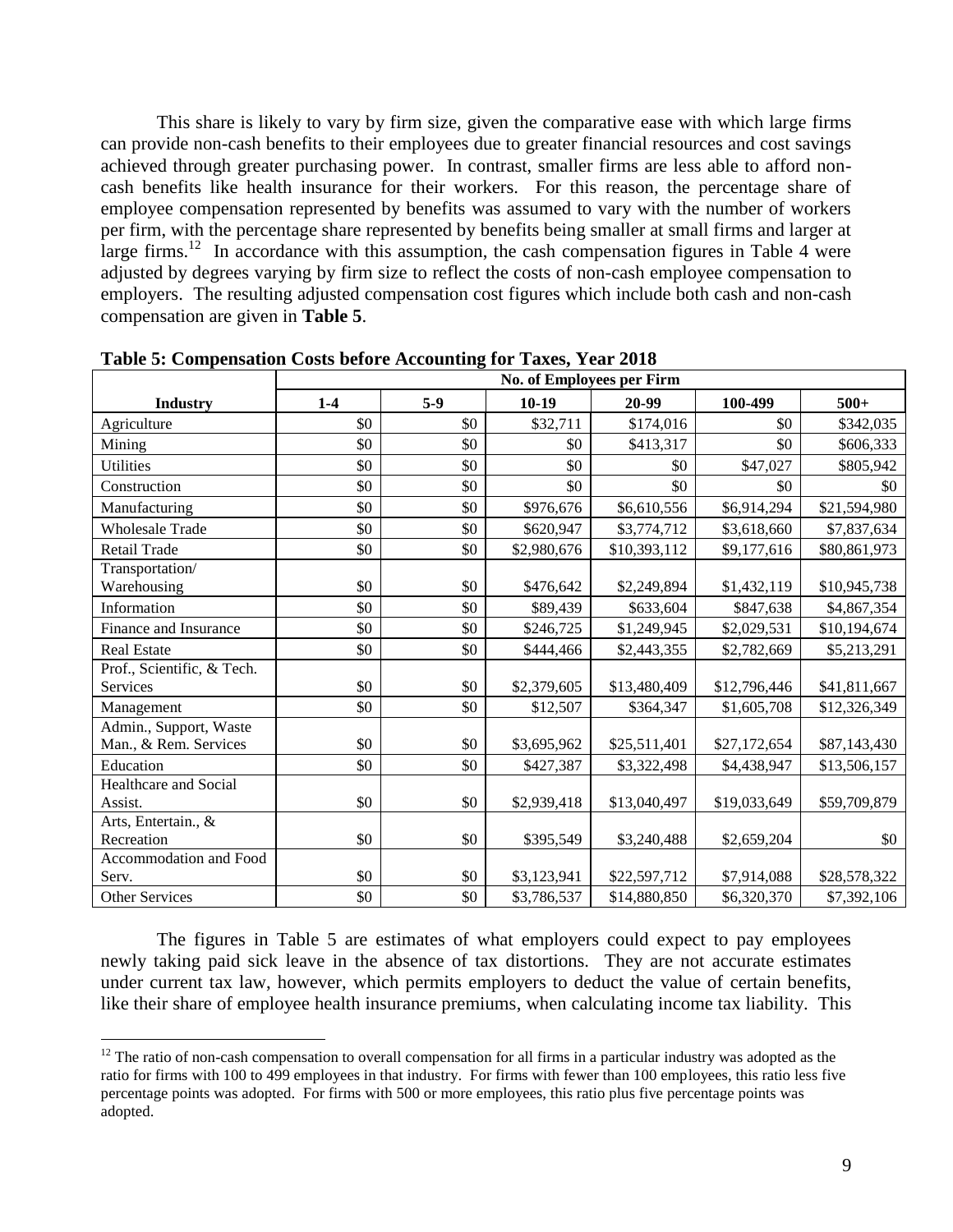feature of tax law was accounted for in the model by assuming that employers of all sizes (a) pay an income tax rate of 35 percent, (b) have sufficient earnings to deduct the maximum share possible of their contributions toward employee benefits, and (c) actually do deduct the maximum value. Current tax law also requires employers to make federal insurance contributions in the form of payroll taxes on behalf of their employees, an amount equal (generally) to 7.65 percent of employee wages and salary.

To incorporate these features of tax law into the model, the compensation figures in Table 5 were first reduced by an amount equal to 35 percent of the corresponding estimates of non-cash employee benefits. Next, a sum equal to 7.65 percent of the non-benefit (pre-tax) share of compensation was added to each term. The resulting compensation cost figures are given in **Table 6**.

| <b>Industry</b>        | <b>No. of Employees per Firm</b> |       |             |              |              |              |  |
|------------------------|----------------------------------|-------|-------------|--------------|--------------|--------------|--|
|                        | $1 - 4$                          | $5-9$ | $10-19$     | 20-99        | 100-499      | $500+$       |  |
| Agriculture            | \$0                              | \$0   | \$31,979    | \$178,836    | \$0          | \$336,922    |  |
| Mining                 | \$0                              | \$0   | \$0         | \$426,377    | \$0          | \$599,631    |  |
| <b>Utilities</b>       | \$0                              | \$0   | \$0         | \$0          | \$45,557     | \$763,553    |  |
| Construction           | \$0                              | \$0   | \$0         | \$0          | \$0          | \$0          |  |
| Manufacturing          | \$0                              | \$0   | \$932,904   | \$6,706,321  | \$6,867,011  | \$20,986,793 |  |
| <b>Wholesale Trade</b> | \$0                              | \$0   | \$619,392   | \$3,920,712  | \$3,681,457  | \$7,806,508  |  |
| <b>Retail Trade</b>    | \$0                              | \$0   | \$2,928,167 | \$10,709,055 | \$9,260,897  | \$79,871,355 |  |
| Transportation/        |                                  |       |             |              |              |              |  |
| Warehousing            | \$0                              | \$0   | \$458,753   | \$2,292,379  | \$1,428,622  | \$10,685,594 |  |
| Information            | \$0                              | \$0   | \$87,691    | \$652,179    | \$854,411    | \$4,802,449  |  |
| Finance and            |                                  |       |             |              |              |              |  |
| Insurance              | \$0                              | \$0   | \$244,632   | \$1,294,254  | \$2,058,196  | \$10,121,260 |  |
| Real Estate            | \$0                              | \$0   | \$442,242   | \$2,534,576  | \$2,827,218  | \$5,185,579  |  |
| Prof., Scientific, &   |                                  |       |             |              |              |              |  |
| Tech. Services         | \$0                              | \$0   | \$2,384,852 | \$14,035,572 | \$13,050,557 | \$41,750,326 |  |
| Management             | \$0                              | \$0   | \$12,472    | \$378,376    | \$1,633,298  | \$12,275,282 |  |
| Admin., Support,       |                                  |       |             |              |              |              |  |
| Waste Man., &          |                                  |       |             |              |              |              |  |
| Rem. Services          | \$0                              | \$0   | \$3,648,815 | \$26,355,918 | \$27,492,707 | \$86,311,514 |  |
| Education              | \$0                              | \$0   | \$406,569   | \$3,362,681  | \$4,397,972  | \$13,093,466 |  |
| Healthcare and         |                                  |       |             |              |              |              |  |
| Social Assist.         | \$0                              | \$0   | \$2,853,992 | \$13,351,750 | \$19,082,055 | \$58,588,418 |  |
| Arts, Entertain., &    |                                  |       |             |              |              |              |  |
| Recreation             | \$0                              | \$0   | \$395,058   | \$3,368,012  | \$2,707,145  | \$0          |  |
| Accommodation          |                                  |       |             |              |              |              |  |
| and Food Serv.         | \$0                              | \$0   | \$3,114,657 | \$23,466,105 | \$8,049,445  | \$28,457,674 |  |
| Other Services         | \$0                              | \$0   | \$3,773,635 | \$15,449,219 | \$6,426,993  | \$7,359,171  |  |

**Table 6: Compensation Costs after Accounting for Taxes, Year 2018**

The compensation cost estimates in Table 6 are based on the latest data available, and we assume them to be the costs employers can expect to pay in 2018. Given inflation, these costs can be expected to be higher in 2019 and beyond. To account for inflation, the analysis assumes that employee compensation costs increase annually between 2018 and 2027 at their historical rate of growth during recent years. Based on data from the Bureau of Economic Analysis, the average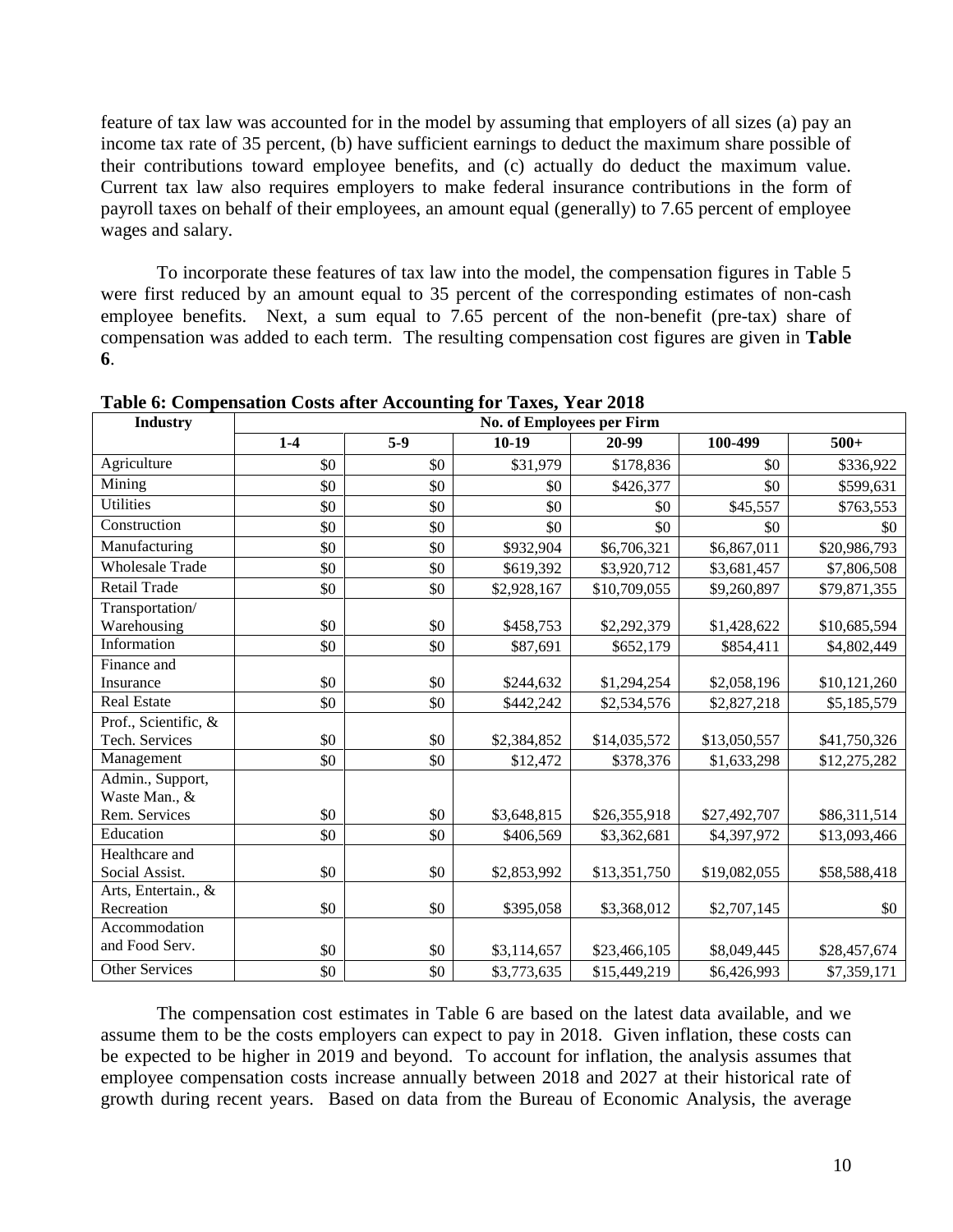annual percentage change for nominal full-time private sector employee compensation between 2008 and 2015 was 2.64%. This growth rate was applied to the figures in Table 6 to obtain estimated compensation costs for years 2019 through 2027 (not shown).

The figures in Table 6 and corresponding tables for years 2019 through 2027 represent the final estimated compensation costs to employers created by a paid sick leave mandate as stipulated in HB1 during the next ten years. It should be noted that these estimates rely upon a key assumption regarding employer behavior, namely, that no preemptive action is taken by employers in anticipation of the mandate's implementation. According to the economic theory of rational expectations, rational agents (business owners) will take actions in the present that optimize the value of expected present and future outcomes. When future expectations change, agents will adjust their behavior in the present to account for the change in expectations. Hypothetically, it is possible that employers could seek to offset some of the expected future costs generated by the mandate by immediately lowering employee compensation, reducing the number of workers employed, eliminating paid vacation, or decreasing other business spending. No such effect was modeled as part of this analysis.

#### **B. Lost Production Due to Absent Workers**

 $\overline{a}$ 

The absence of workers from work causes employers to suffer lost production. Absent workers are unable to produce the goods and services that businesses sell. Given demand, this translates into lost sales which hurt business earnings and profit. A mandated paid sick leave policy will increase the number of work days missed by employees. The financial loss from this increase can be material and is an important consequence of the proposed legislation.

One should take care to note that the "cost" of lost production is separate and different from the compensation cost described earlier. With a paid sick leave mandate, workers are paid compensation whether they are present and healthy or absent and sick. The compensation costs accrue during occasions of worker absence. During these occasions of worker absence, the business is also not producing as many goods and services as it otherwise would. This should translate into lower revenue (and maybe profits) for the firm assuming that the market for the firm's products is not oversupplied and if prices are relatively constant.<sup>13</sup> In the real world, these two assumptions need not hold: sometimes there is too much product available for too little demand, and prices can and often do change. The impact of lost production on firm revenue and profitability is therefore less certain (insofar as modeling is concerned) than the cost of compensating an employee for a given period of time.

Despite the importance of this cost, exogenous production losses were not included in the BSIM forecast for technical reasons. First, there is a lack of available data necessary to estimate the magnitude and distribution of these production losses across industries. Labor productivity varies by industry, and labor productivity data only exist or are publicly available for select industries. Modeling and simulating the impact of an industry-neutral policy shock (such as the proposed paid sick leave mandate) using the BSIM, however, requires input for all major NAICS industry codes. Including production losses in the model would therefore require the estimation of labor productivity for industries with missing data values, creating a potentially large source of error.

 $<sup>13</sup>$  If supply outstrips demand, adding more goods and services to the market may not generate more revenue. Instead,</sup> the additional product might just sit on the shelf as unsold inventory.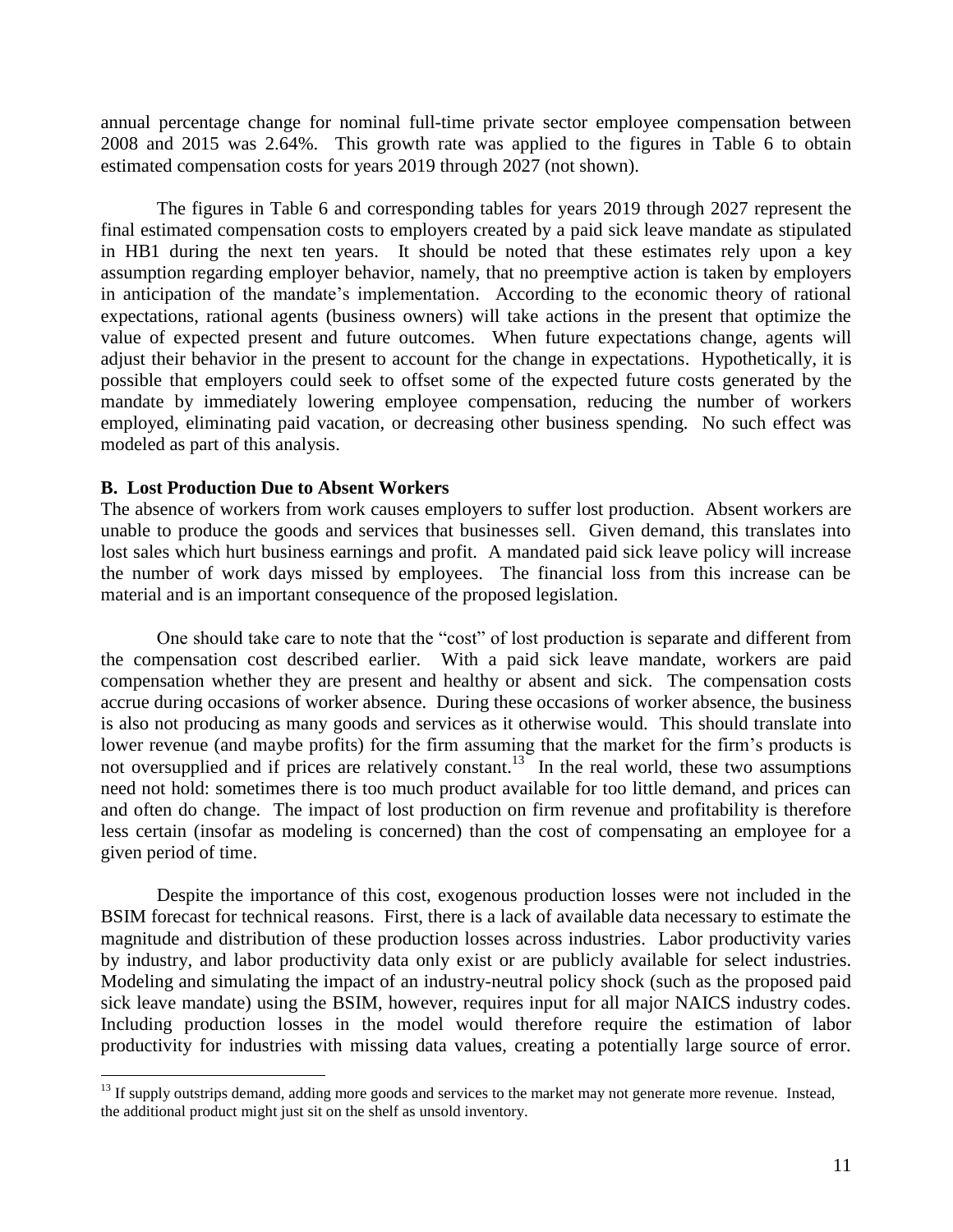Second, the BSIM is not constructed to accept exogenous changes in production levels as input. Rather, the module is designed to receive input in the form of nominal costs to employers or employees, from which it subsequently computes forecasts for production, employment, and other macro variables.

These obstacles prevented the inclusion of exogenous production losses due to increased worker absences to the analysis. However, we should point out that if one actually had a model capable of accepting such production losses and were capable of measuring them with a reasonable degree of accuracy, it is important to avoid double-counting in the sense that such a model might not also accept as input compensation costs like the ones described above in the same way that the BSIM does. The main point from the preceding discussion is that *to the extent that such production losses are absent from the model, the forecast job and output losses associated with a statewide paid sick leave mandate contained herein may be low*.

One final note concerning production effects due to a paid sick leave mandate: Some contend that a paid sick leave mandate will increase labor productivity among workers, the argument being that sick workers are less productive than healthy workers and spread their germs to co-workers, further reducing firm-wide productivity. While some research has suggested that improved health status among workers might lead to higher productivity growth, the results of other studies urge caution with regard to claims that better health outcomes lead to greater growth. The Congressional Budget Office's official position on this matter is one of agnosticism.<sup>14</sup> Lacking a sufficient body of evidence to sway us from a state of uncertainty, we assume that a paid sick leave mandate would neither increase nor decrease labor productivity.

#### **C. Paperwork and Recordkeeping Costs**

 $\overline{a}$ 

The proposed mandate would also impose costs on employers in the form of additional paperwork and recordkeeping. Employers would be required to retain records documenting hours worked by employees and earned sick leave taken by employees, for a period of at least three years. They shall also be required to allow the appropriate state department to access these records to monitor compliance with the mandate.

Small business owners frequently handle such paperwork and recordkeeping themselves, allocating valuable time and energy to these administrative tasks that could be spent acquiring new customers, making business decisions, or otherwise operating and growing their businesses. According to a 2003 NFIB National Small Business Poll on paperwork and recordkeeping, 39.3 percent of small business owners/managers surveyed indicated that they personally handled their

 $14$  When assessing potential productivity effects due to changes in the health insurance system during the national healthcare reform debate, the Congressional Budget Office issued a report part of which concerns evaluations of the claim that improved health status among workers increases economic output and productivity. The CBO performed a thorough literature review including studies that link healthier workers to higher wages and countries with better health outcomes to higher economic growth. The CBO questioned the direction of causation in these studies, noting, for example, that increased income may contribute to better health outcomes. Ultimately, the CBO concluded that "[b]ecause the impact on health outcomes from major changes to the health care system is uncertain, it is not clear whether such changes would have a substantial impact on overall economic output or productivity." See Congressional Budget Office, "Key Issues in Analyzing Major Health Insurance Proposals" (December 2008).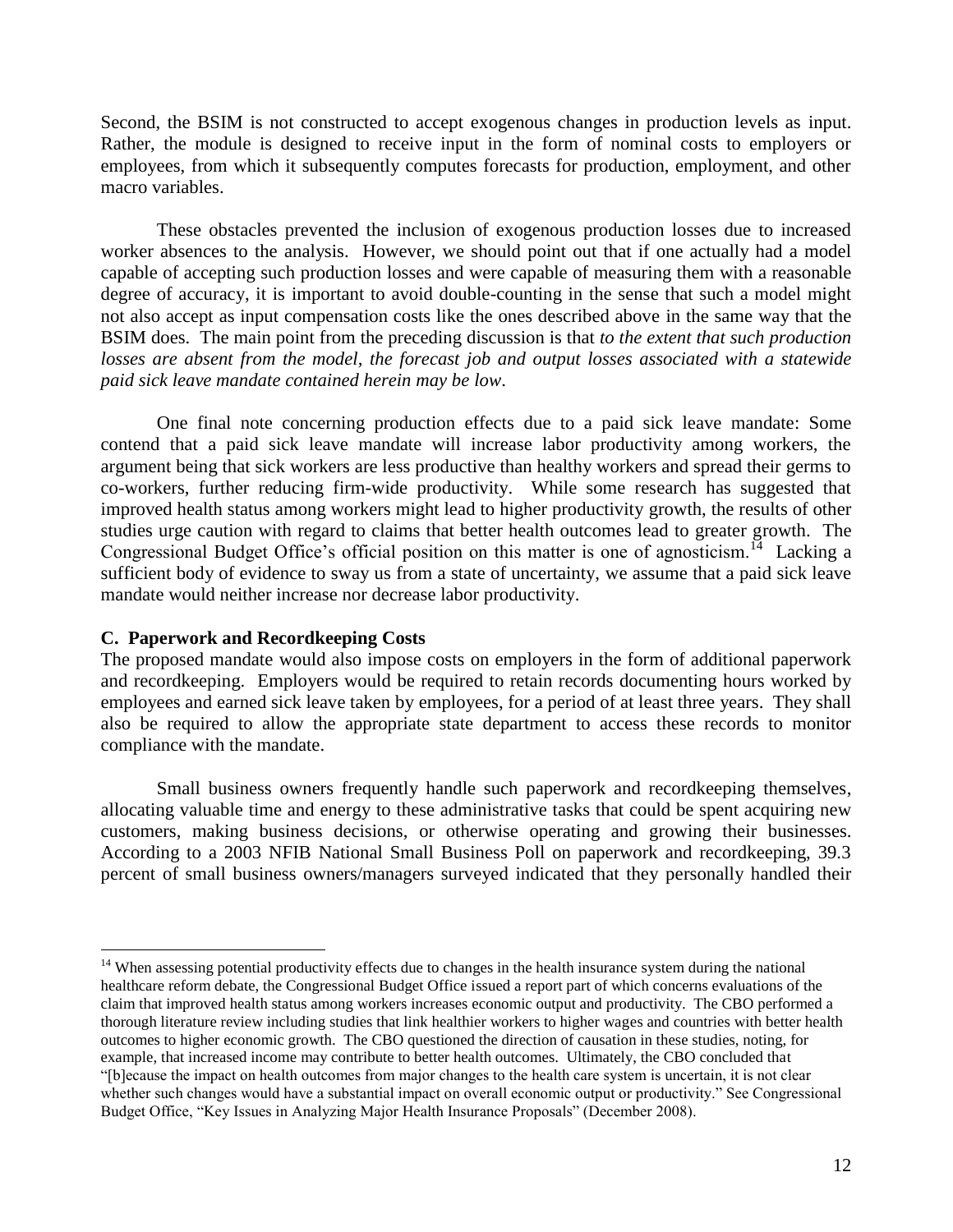businesses' personnel paperwork and recordkeeping.<sup>15</sup> In that same survey, small business owners/managers responded that they felt \$40 (approximately) was a fair per-hour amount to claim for the time and effort they spent doing paperwork and recordkeeping required by government.<sup>16</sup> To account for this burden, it is assumed that an employer newly providing paid sick leave under the mandate will face a new paperwork and recordkeeping cost of 10 person-hours per year. At \$40 per hour, the paperwork and recordkeeping costs for an employer newly offering paid sick leave translates to \$400 per year.

#### **Effects of the Paid Sick Leave Mandate on Private Sector Demand**

 $\overline{a}$ 

Employees newly eligible for paid sick leave who use it can be expected to increase demand for healthcare-related goods and services. Employees may, for example, spend their paid sick leave time visiting the doctor's office, going to the dentist, or purchasing and taking medication for an illness. All these activities represent increases in the consumption of healthcare-related goods and services. To account for this effect, it is assumed that demand for private sector healthcare goods and services produced in Maryland will increase by a dollar amount equal to the increase in MD employer costs.17†¥

Increased demand is assumed to be distributed across industries according to historical patterns of healthcare expenditures in Maryland. Data on 2009 MD healthcare expenditures from the Centers for Medicare and Medicaid Services (the latest data available) were used as the template for new healthcare spending (**Table 7**). The pattern of MD healthcare expenditures is assumed to be static in the medium term, so new demand is allocated according to the distribution in Table 7 for all forecast years.

<sup>&</sup>lt;sup>15</sup> See William J. Dennis, Jr., "Paperwork and Record-keeping," NFIB National Small Business Poll, Volume 3, Issue 5, 2003.

<sup>&</sup>lt;sup>16</sup> The poll asked respondents whether they thought government should compensate them for dealing with the added paperwork and recordkeeping it required of their businesses. Respondents who answered "Yes" were then asked: "What do you think would be a fair per hour amount to claim for your time and efforts?" The average response was \$43.30. Respondents who answered "No" were asked: "If the decision were made to reimburse you, what do you think would be a fair per hour amount to claim for your time and effort?" Their average response was \$40.72.

 $17$  This assumption is reasonable, but it is possible that it overestimates new demand for healthcare goods and services. While some episodes of employees taking sick leave will certainly generate new healthcare expenditures (*e.g.*, paying for a visit to the doctor, dentist, or hospital), other cases may produce no or very little new expenditures. An example of the latter set of cases is the case of an employee with a minor cold which simply requires a day or two of rest at home for the employee to fully recuperate. Such an episode does not entail significant new healthcare expenditures. To the extent that demand for MD healthcare goods and services is overestimated, the forecast job and output losses may be low.

<sup>&</sup>lt;sup>†</sup> This assumption also ignores the presence of workers originally without paid sick leave who took unpaid leave prior to the mandate being implemented, and who begin taking paid leave after implementation. Such workers might be expected to generate no or very little new healthcare spending, since they might already be consuming healthcare while on unpaid leave. According to a survey on the Family and Medical Leave Act (FMLA) conducted by the Department of Labor in 2000, 16.5 percent of employees nationwide took leave in the 18 months preceding the survey.

<sup>¥</sup> To the extent that demand for goods and services outside of MD increase due to the mandate, the forecast job and output losses may be understated. The assumption that only demand for MD goods and services increases is a constraint imposed by the BSIM's regional structure.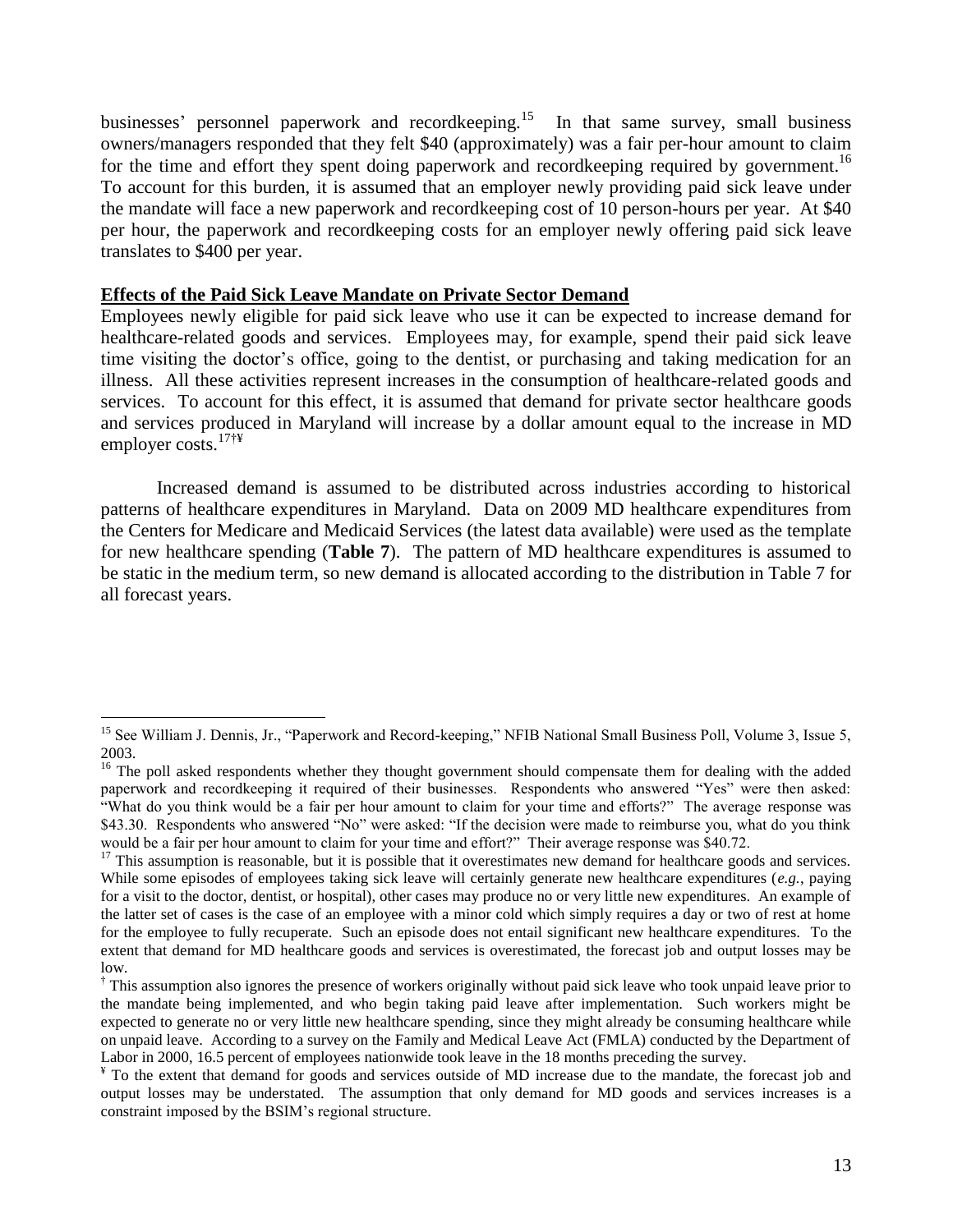|  | Table 7: Healthcare Expenditures in Maryland, 2009 <sup>18</sup> |  |  |
|--|------------------------------------------------------------------|--|--|
|  |                                                                  |  |  |

| <b>Personal Healthcare</b>                   | 50.0%  |
|----------------------------------------------|--------|
| <b>Hospital Care</b>                         | 18.5%  |
| Physician and Clinical Services              | 12.0%  |
| Prescription Drugs and Other Nondurables     | 7.4%   |
| Nursing Home Care                            | 4.0%   |
| Other Health, Residential, and Personal Care | 2.5%   |
| <b>Dental Services</b>                       | 2.3%   |
| <b>Other Professional Services</b>           | 1.7%   |
| Home Healthcare                              | 1.0%   |
| <b>Durable Medical Products</b>              | 0.7%   |
| <b>Total:</b>                                | 100.0% |

Source: Centers for Medicare and Medicaid Services

For illustrative purposes, the dollar values of the assumed increases in healthcare expenditures based on the distribution in Table 7 are given below in **Table 8** for year 2018. The estimated total cost to MD employers in 2018 for a full calendar year due to a statewide mandate is \$653,569,678. Multiplying this sum by the percentages in Table 7 yields the dollar values in Table 8.

**Table 8: Estimated New MD Healthcare Expenditures in 2018 Due to a Statewide Paid Sick Leave Mandate**

| <b>Personal Healthcare</b>                   | \$326,784,839 |
|----------------------------------------------|---------------|
| <b>Hospital Care</b>                         | \$120,680,960 |
| Physician and Clinical Services              | \$78,176,540  |
| Prescription Drugs and Other Nondurables     | \$48,477,890  |
| Nursing Home Care                            | \$26,363,016  |
| Other Health, Residential, and Personal Care | \$16,317,771  |
| <b>Dental Services</b>                       | \$14,799,482  |
| <b>Other Professional Services</b>           | \$11,249,140  |
| Home Healthcare                              | \$6,418,221   |
| <b>Durable Medical Products</b>              | \$4,301,818   |

## **Effects of the Paid Sick Leave Mandate on Government Demand**

 $\overline{a}$ 

A statewide mandate will allocate powers necessary to successfully administer and enforce the mandate to the appropriate state-level agency. These responsibilities will result in new government costs. The uncertainty of what powers the agency will adopt, how many complaints might be filed, and the availability of state funds to compile information related to compliance of paid sick leave policies, make estimating these costs difficult. Due to this uncertainty, for modeling purposes, it is assumed that the net effect on government demand as a consequence of the mandate's implementation is zero.

<sup>&</sup>lt;sup>18</sup> These data are available on the Centers for Medicare and Medicaid Services website, https://www.cms.gov.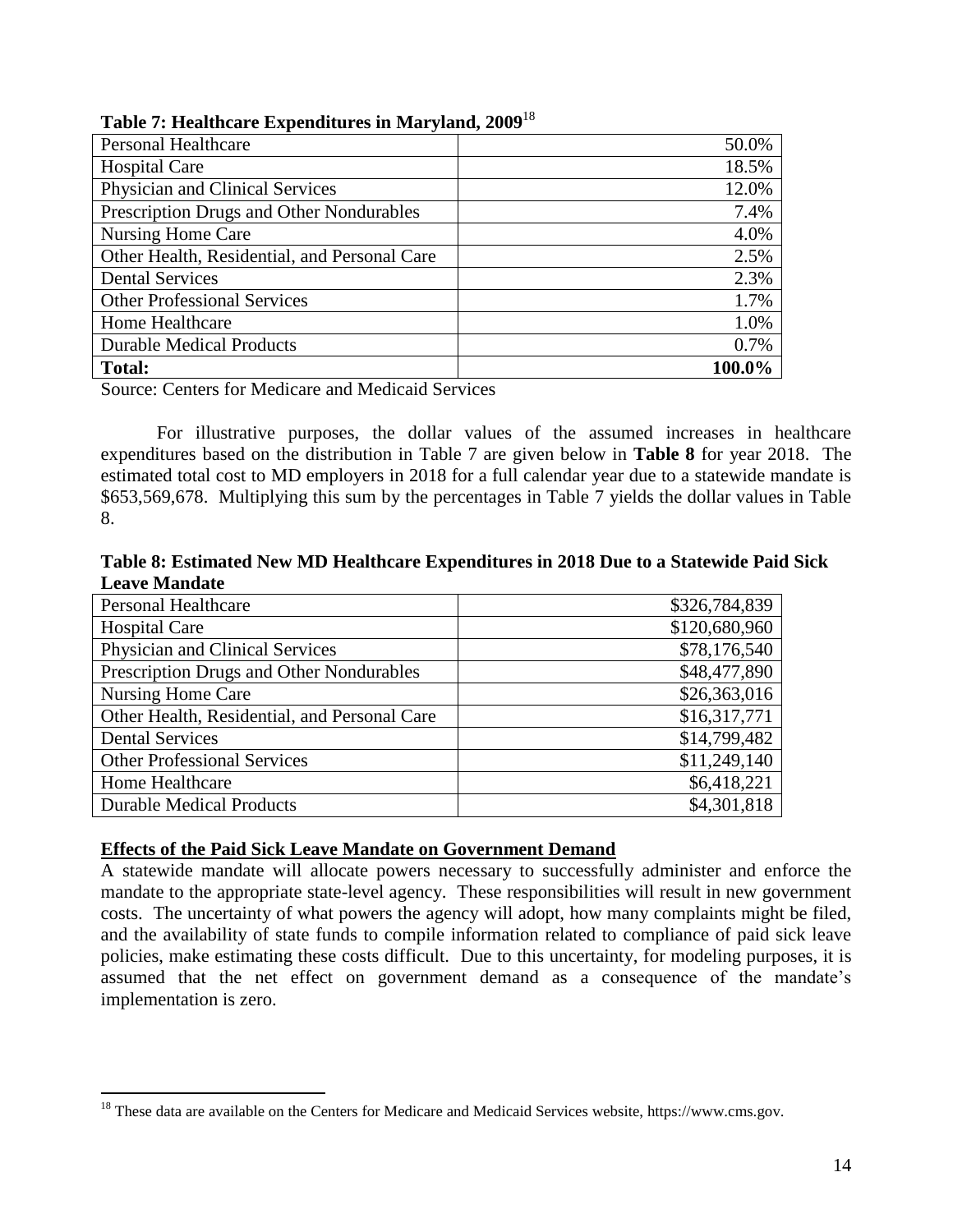## **Results: Forecast Economic Impact of the Paid Sick Leave Mandate**

The BSIM results suggest that a statewide paid sick leave mandate modeled after the legislation introduced in Maryland could cause substantial job loss and output<sup>19</sup> loss in Maryland. Based on the assumptions described above, the BSIM forecasts that if such a statewide mandate is implemented:

• Over 13,000 MD jobs could be lost by 2027.

 $\overline{a}$ 

- Real output in MD could be \$1.5 billion less in 2027 than if the paid sick leave mandate had not been implemented. (The real output gap will be \$1.5 billion in 2027.)
- Cumulatively, \$11.0 billion in real output could be lost between 2018 and 2027.

Employment forecasts are presented in **Table 9** and **Figure 1** as employment differences relative to a baseline forecast. The baseline forecast represents the path of the economy if no policy shock occurs and the mandate is not implemented. According to the results, firms with one to four employees are forecast to employ 750 fewer workers (5.7 percent of the total employment difference) in 2027 if the mandate goes into effect, firms with five to nine employees are forecast to employ 819 fewer workers (6.1 percent), and firms with ten to 19 employees are projected to employ 1,126 fewer workers (8.6 percent). Job losses at firms with 20 to 99 employees are forecast to be considerably larger than those in any of the previous three categories. In 2026, these firms are expected to employ 2,930 fewer workers (22.6 percent of all jobs lost). Also, firms in the 100-to-499-employee category are forecast to employ 1,851 fewer workers (13.4 percent), while firms with 500 or more employees are projected to employ 6,006 fewer workers (43.5 percent) in 2027 if the mandate is implemented.

| <b>Firm Size</b>      | MD Jobs Lost in 2027 | % of Jobs Lost in 2027 |
|-----------------------|----------------------|------------------------|
| 1 to 4 Employees      | 750                  | 5.7%                   |
| 5 to 9 Employees      | 819                  | 6.1%                   |
| 10 to 19 Employees    | 1,126                | 8.6%                   |
| 20 to 99 Employees    | 2,930                | 22.6%                  |
| 100 to 499 Employees  | 1,851                | 13.4%                  |
| 500 or More Employees | 6,006                | 43.5%                  |
| $<$ 20 Employees      | 2,695                | 20.5%                  |
| $<$ 100 Employees     | 5,625                | 43.1%                  |
| $<$ 500 Employees     | 7,476                | 56.5%                  |
| All Firms             | 13,482               | 100.0%                 |

**Table 9: Forecast MD Employment Difference from Baseline (in Number of Employees) in 2027**

 $19$  The term "output" refers to the aggregate output of the Maryland economy (Maryland's gross domestic product (GDP)). GDP has three possible definitions: (1) the value of final goods and services produced in an economy during a given period (as opposed to raw materials or intermediate goods which are produced or sourced earlier in the production process), (2) the sum of value added during a given period, or (3) the sum of incomes in the economy during a given period. It is a technical term whose significance may be better understood by the reader if she considers that because of the first definition, output serves as a rough proxy for sales.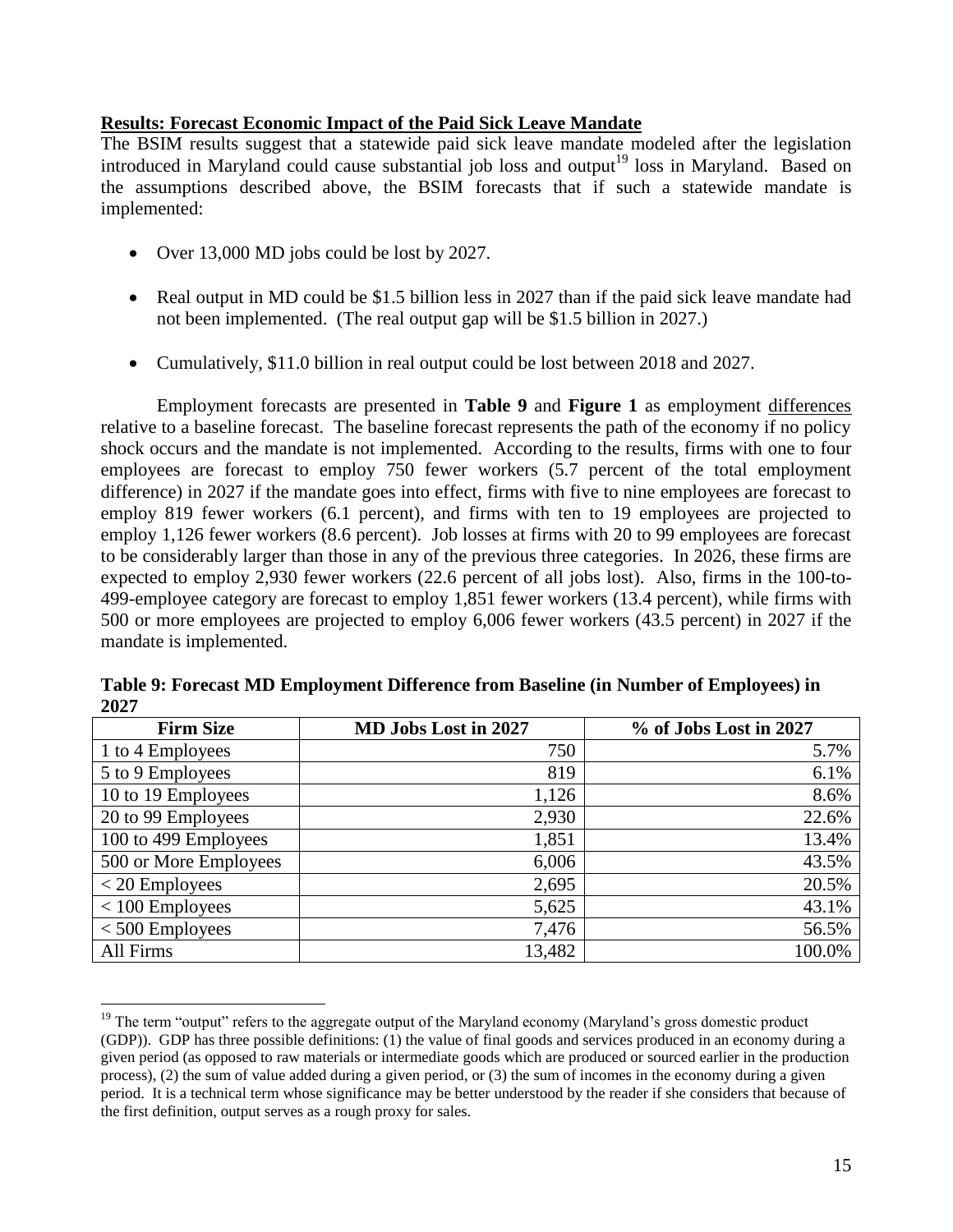

| юн |  |
|----|--|
|    |  |

The results suggest that small businesses will shoulder a large percentage of future job losses due to the paid sick leave mandate. Fifty-seven percent of the employment gap in 2026 will be experienced by firms with fewer than  $500$  employees.<sup>20</sup> In total, these small businesses are projected to employ 7,476 fewer workers in 2026 due to the additional costs imposed by the mandate. Forty-three (43) percent of the employment gap will be at firms with fewer than 100 employees. Twenty-one (21) percent of job losses will occur at firms with fewer than 20 employees.

Dividing the percentage share of (forecast) job loss experienced by a firm-size group by that group's (historical) percentage share of private sector employment yields an index of employment change (**Figure 2**). This index serves as an indicator as to whether the job loss forecast for a particular firm-size group is proportionate to the group's existing employment base. An index value of 100 indicates that a firm-size group experiences job losses proportionate to the group's existing employment base. An index value higher than 100 indicates a firm-size group that experiences a disproportionately high number of job losses relative to its current employment share (and vice versa for an index value lower than 100).

 $20$  This analysis adopts the Small Business Administration's size-of-business threshold of 500 employees to distinguish between small businesses and large businesses. The 500-employee threshold is frequently used by researchers to delineate the small business sector when working with firm-size data.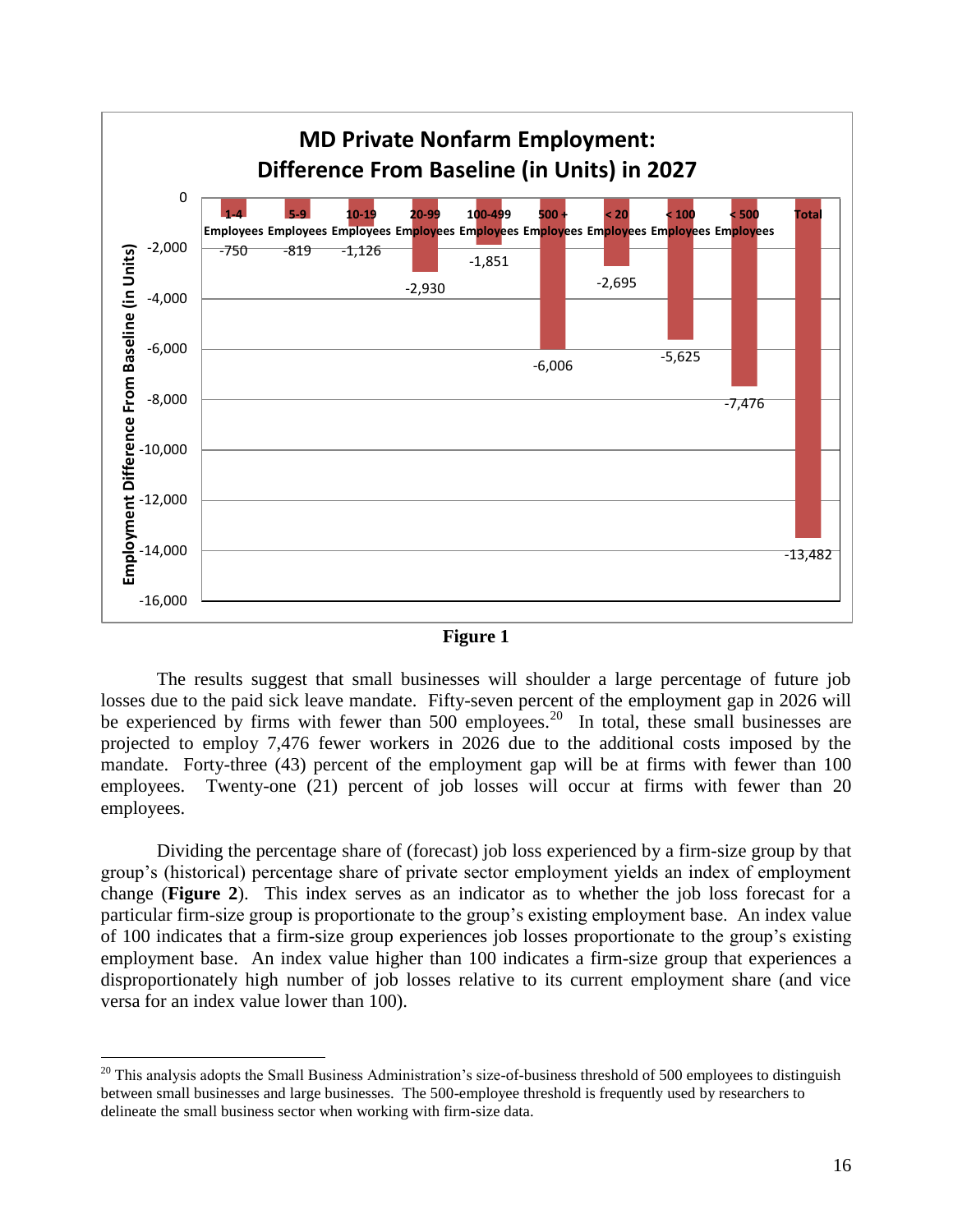

| ٠<br><br>. .<br>ш<br>L |  |
|------------------------|--|
|------------------------|--|

Small businesses (firms with fewer than 500 employees) clearly bear a disproportionately large amount of job losses generated by the mandate. The employment change index value for firms with one to four employees, for example, is 114, the result of dividing the percentage share of jobs lost by firms with one to four employees (5.4 percent) by the percentage share of private sector employment currently represented by this firm-size category (4.7 percent). Other firm-size categories with fewer than 100 employees also have disproportionately high index values. Firms with ten to 19 employees and 20 to 99 employees have index values of 107, 114.

In contrast to firms with fewer than 500 employees, larger firms bear a disproportionately small amount of the job losses generated by the mandate (when the share of private sector employment is used as the reference point). Firms with 100 to 499 employees have an index value of 91, while firms with 500 or more employees have an index value of 96. The dichotomy separating index values below and above the 100 mark highlights the comparatively high sensitivity of very small firms to regulatory costs.

The variation in employment effects across different employee-size-of-firm groups is consistent with IWPR research analyzing possible negative effects on San Francisco workers due to that city's implementation of a paid sick leave ordinance in 2007. In a 2011 IWPR report detailing the results of a survey of private-sector employees of San Francisco firms, over 18 percent of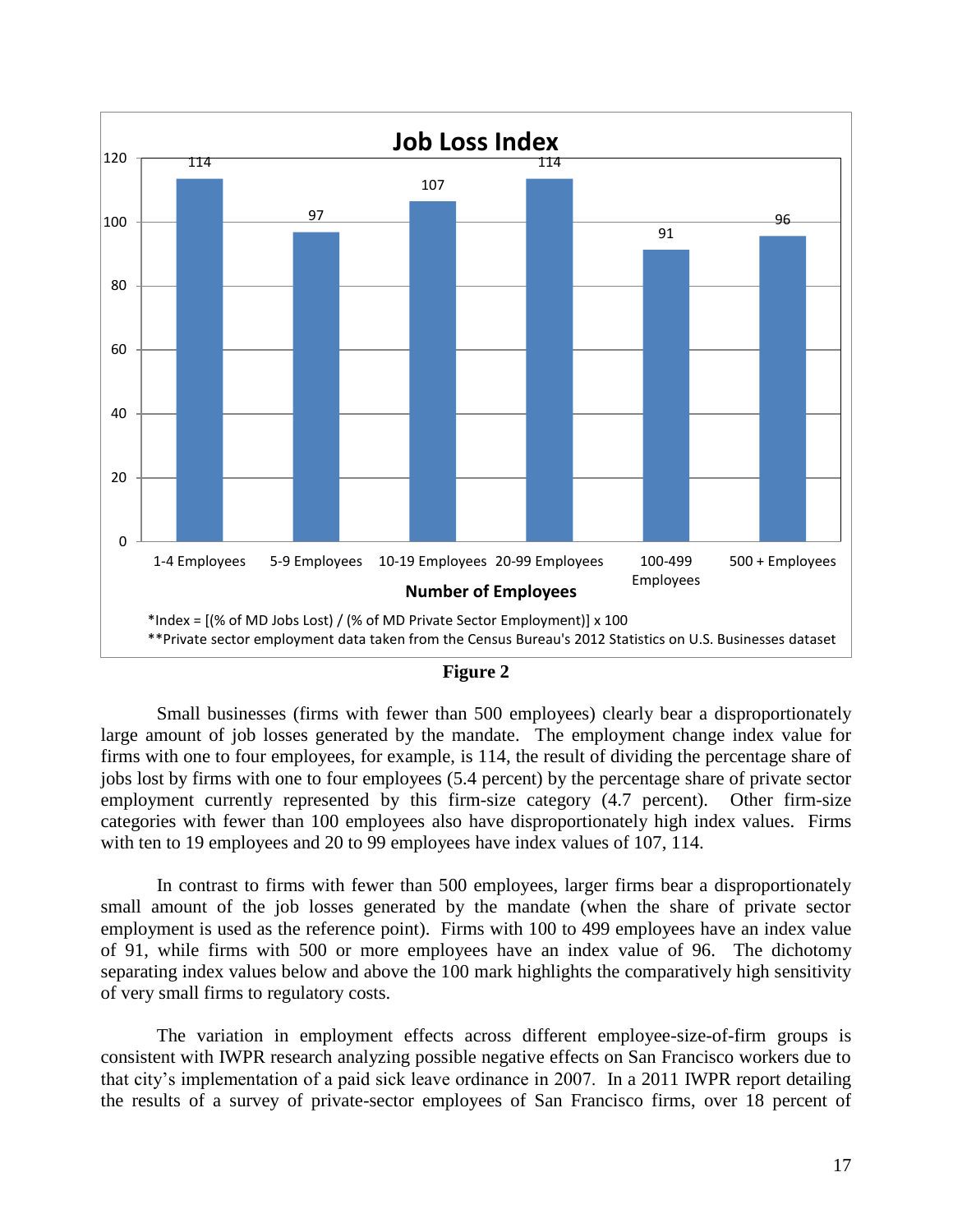respondents at firms with fewer than 25 workers indicated they had experienced layoffs or saw their total number of work hours reduced. In contrast, just 13 percent of workers at firms with 100 or more workers reported experiencing such events.<sup>21</sup>

Detailed forecasts for MD real output losses are given in **Table 10** and **Figure 3**. As with employment, the output forecasts are presented as differences relative to a baseline forecast representing the path of the economy if the mandate is not implemented. The annual real output gap is forecast to average approximately \$1.1 billion million from 2018 to 2027. In 2027, the output gap is projected to be \$1.5 billion. Over the ten years spanning 2017 through 2026, the cumulative real output loss experienced by Maryland employers is forecast to total approximately \$11.0 billion.

Small businesses (< 500 employees) are projected to bear approximately 53 percent of all lost output through 2026. Thirty-eight (38) percent of the lost output is forecast to occur at firms with fewer than 100 employees, whereas firms with fewer than 20 employees are projected to shoulder 18 percent of the output loss. As with job losses, the incidence of lost output is projected to be felt most strongly by small firms.

**Figure 4** presents an index of output change by firm size, constructed analagously to the index of employment change, except with output losses serving as the numerator and gross receipts (a proxy for output) as the denominator. Output losses are most disproportionate for firms with ten to 19 employees. These firms will bear 7.4 percent of the cumulative output gap through 2027 but currently account for just 4.9 percent of statewide gross receipts, resulting in an index value of 174. Other small firms also bear a disproportionately large amount of real output losses. Firms with one to four, five to nine, and 20 to 99 employees have output change index values of 121, 148, and 158, respectively. As with changes in employment, large firms (those with 500 or more employees) bear a disproportionately small amount of lost output. Firms with 500 or more employees have an output change index value of just 74.

| <b>Firm Size</b>           | <b>Cumulative MD Real Output</b><br>Lost by 2027 | % of Cumulative Real Output<br><b>Difference</b> |
|----------------------------|--------------------------------------------------|--------------------------------------------------|
|                            |                                                  | (2018 to 2027)                                   |
| 1 to 4 Employees           | \$0.591B                                         | 5.4%                                             |
| 5 to 9 Employees           | \$0.575B                                         | 5.2%                                             |
| 10 to 19 Employees         | \$0.813B                                         | 7.4%                                             |
| 20 to 99 Employees         | \$2.292B                                         | 20.8%                                            |
| 100 to 499 Employees       | \$1.516B                                         | 13.7%                                            |
| 500 or More Employees      | \$5.242B                                         | 47.5%                                            |
| $<$ 20 Employees per Firm  | \$1.979B                                         | 17.9%                                            |
| $<$ 100 Employees per Firm | \$4.271B                                         | 38.7%                                            |
| $<$ 500 Employees per Firm | \$5.787B                                         | 52.5%                                            |
| All Firms                  | \$11.029B                                        | 100.0%                                           |

**Table 10: Forecast Cumulative MD Real Output Lost by 2027 (in Billions of 2009 \$s)**

<sup>&</sup>lt;sup>21</sup> Drago, Robert and Vicky Lovell, "San Francisco's Paid Sick Leave Ordinance: Outcomes for Employers and Employees," Institute for Women's Policy Research, February 2011.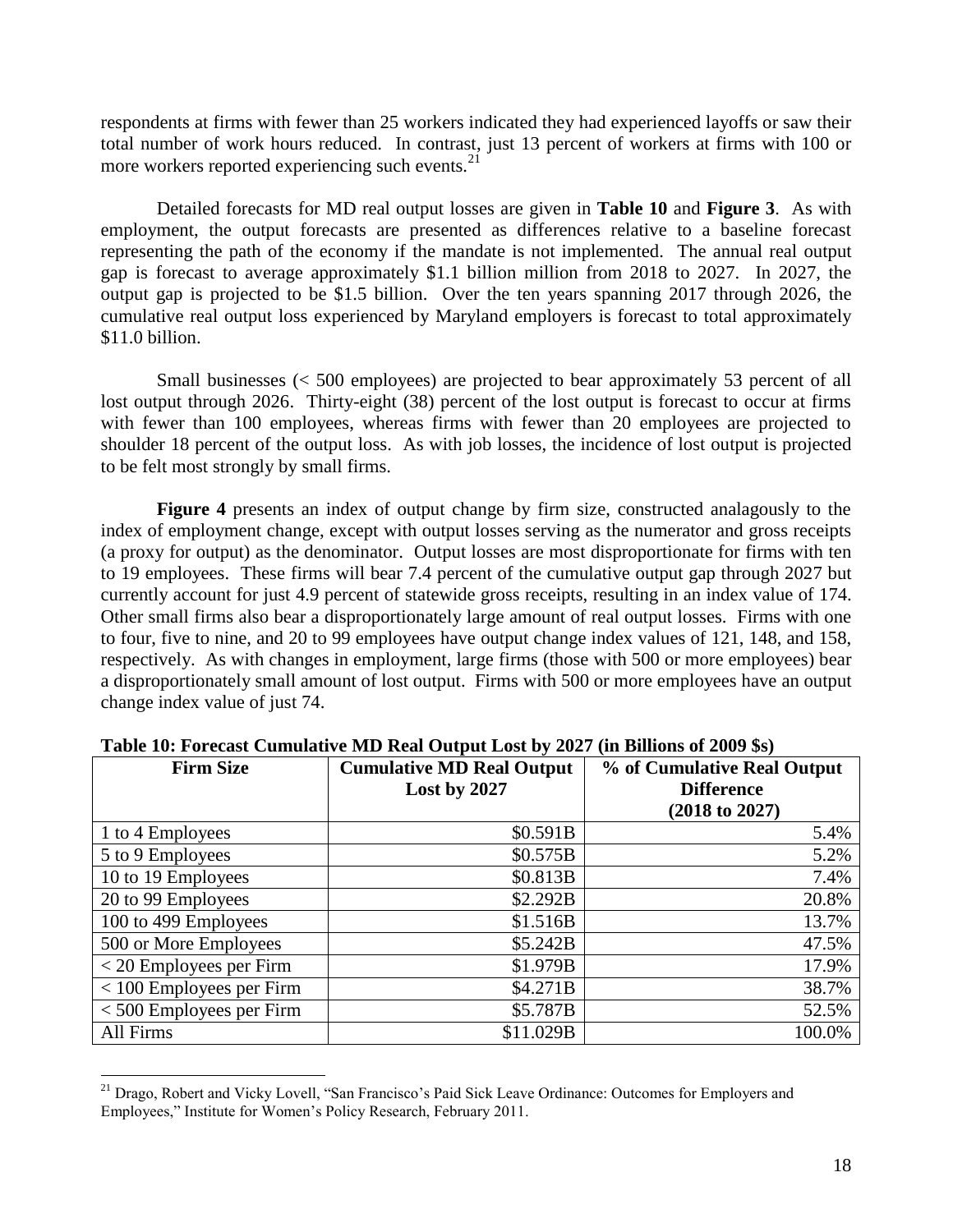





**Figure 4**